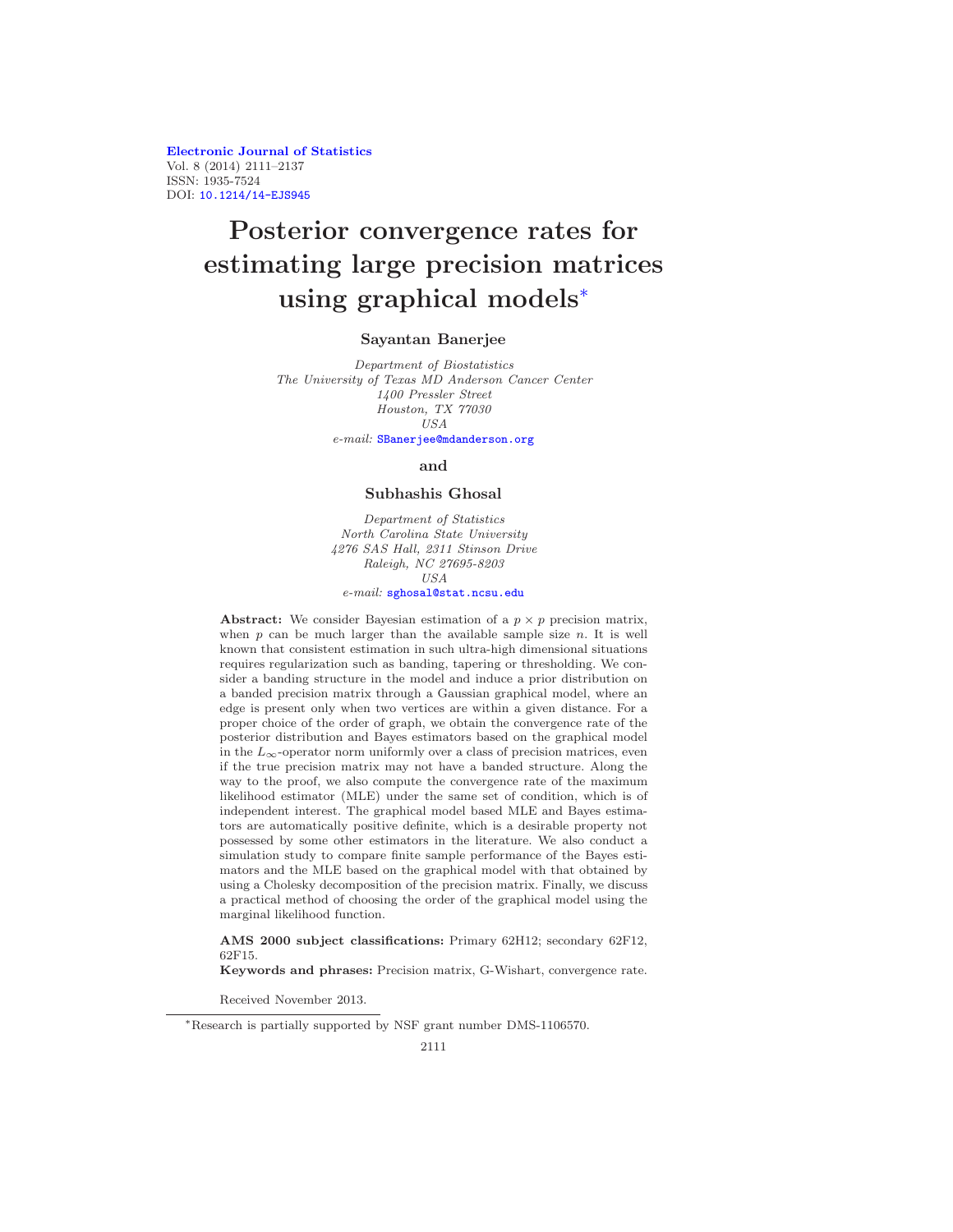#### 1. Introduction

Estimating a covariance matrix or a precision matrix (inverse covariance matrix) is one of the most important problems in multivariate analysis. Of special interest are situations where the number of underlying variables  $p$  is much larger than the sample size  $n$ . These situations are common in gene expression data, fMRI data and in several other modern applications. Special care needs to be taken for tackling such high-dimensional scenarios. Conventional estimators like the sample covariance matrix or maximum likelihood estimator behave poorly when the dimension is much higher than the sample size.

Different regularization based methods have been proposed and developed in the recent years for dealing with high-dimensional data. These include banding, thresholding, tapering and penalization based methods to name a few; see, for example, [20, 16, 31, 2, 3, 17, 13, 28, 18, 27, 7, 5]. Most of these regularization based methods for high dimensional models impose a sparse structure in the covariance or the precision matrix, as in  $[2]$ , where a rate of convergence has been derived for the estimator obtained by "banding" the sample covariance matrix, or by banding the Cholesky factor of the inverse sample covariance matrix, as long as  $n^{-1} \log p \to 0$ . Cai et al. [7] obtained the minimax rate under the operator norm and constructed a tapering estimator which attains the minimax rate over a smoothness class of covariance matrices. Cai and Liu [4] proposed an adaptive thresholding procedure. More recently, Cai and Yuan [6] introduced a data-driven block-thresholding estimator which is shown to be optimally rate adaptive over some smoothness class of covariance matrices.

There are only a few convergence results available in the Bayesian setting for estimating large covariance or precision matrices. Ghosal [14] studied asymptotic normality of posterior distributions for exponential families (which include the multivariate normal scale family) when the dimension  $p \to \infty$ , but restricting to the situation  $p \ll n$ . Recently, Pati et al. [25] considered sparse Bayesian factor models for dimensionality reduction in high dimensional problems and showed consistency in the  $L_2$ -operator norm (also known as the spectral norm) by using a point mass mixture prior on the factor loadings, assuming such a factor model representation for the true covariance matrix.

Graphical models [19] provide an excellent tool for sparse covariance or inverse covariance estimation; see  $[12, 23, 31, 13]$ , as they capture the conditional dependence between the variables by means of a graph. Bayesian methods for inference using graphical models have also been developed, as in [29, 1, 22]. For a complete graph corresponding to the saturated model, clearly the Wishart distribution is the conjugate prior for the precision matrix  $\Omega$ . For an incomplete decomposable graph, a conjugate family of priors is given by the G-Wishart prior [29]. The equivalent prior on the covariance matrix is termed as the hyper inverse Wishart distribution in [10]. Letac and Massam [22] introduced a more general family of conjugate priors for the precision matrix, known as the  $W_{P_G}$ -Wishart family of distributions, which also has the conjugacy property. The properties of this family of distribution were further explored in [26]. Rajarat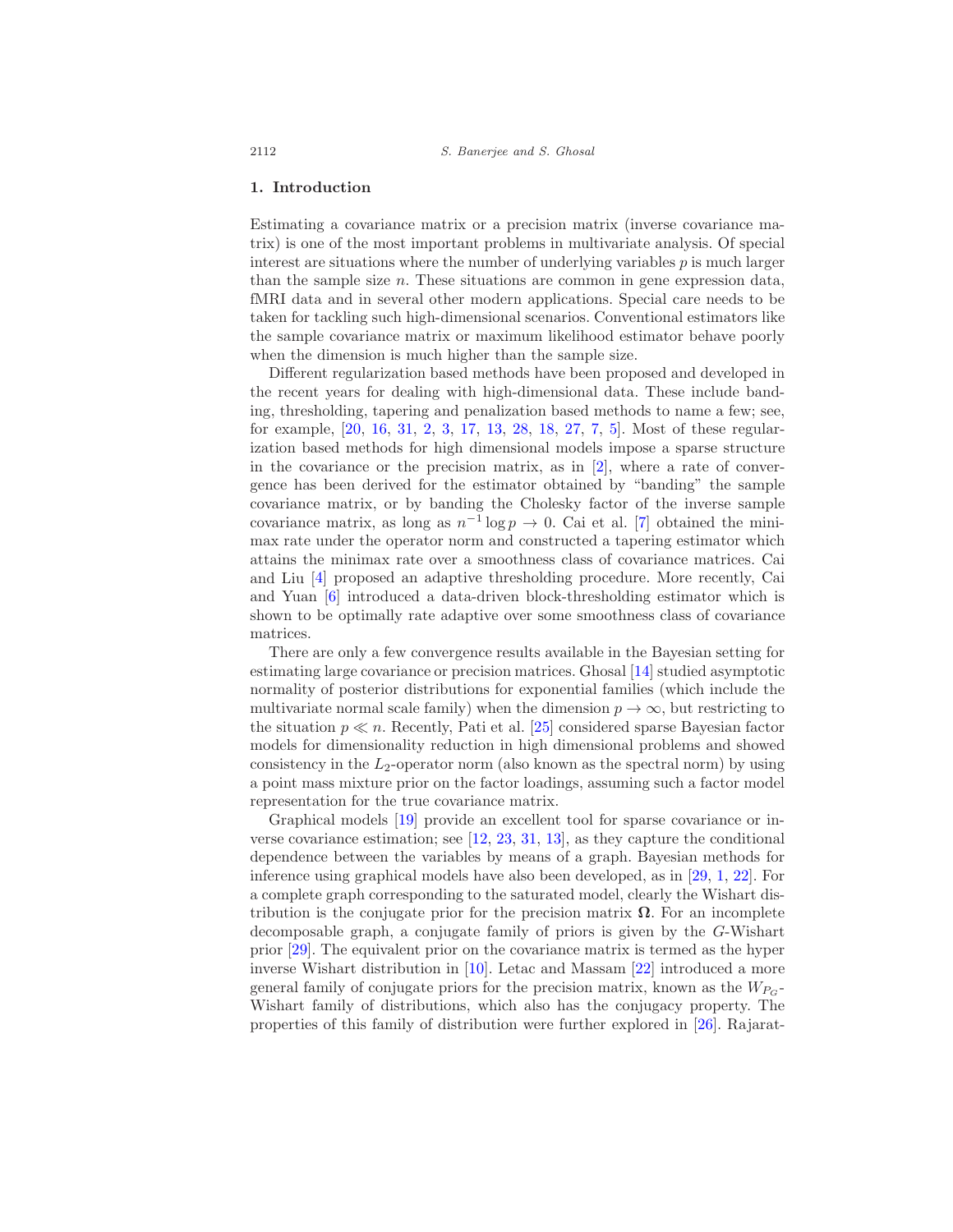nam et al. [26] also obtained expressions for Bayes estimators under different loss functions.

In this paper, we consider Bayesian estimation of the precision matrix working with a G-Wishart prior induced by a Gaussian graphical model, which has a Markov property with respect to a decomposable graph G. More specifically, we work with a Gaussian graphical model structure which induces banding in the corresponding precision matrix. Approximate banding structure for precision matrix can arise in certain possibly non-stationary time series framework. Suppose that  $\{X_t:t=1,\ldots,p\}$  is a possibly non-stationary time series with approximately Markov dependence on neighborhoods in the sense that offdiagonal elements of its precision matrix decay sufficiently fast with the lag. The covariances cannot be estimated based on a single time series due to lack of stationarity. However, if we have replications  $X_1, \ldots, X_n$ , even when n is much smaller than  $p$ , it is still possible to estimate the entire precision matrix assuming the approximate Markov structure. The graphical model based on the banding structure ensures the decomposability of the graph, along with the presence of a perfect set of cliques, as explained in Section 2. For a G-Wishart prior, we can compute the explicit expression of the normalizing constant of the corresponding marginal distribution of the graph (see Section 5). For arbitrary decomposable graphs, the computation of the normalizing constant requires Markov chain Monte-Carlo (MCMC) based methods; see [1, 8, 9, 21, 11]. We obtain posterior convergence rate and convergence rate of the Bayes estimators and the MLE for the graphical model based on banding on the precision matrix. However, we allow the true precision matrix to be outside this class, provided it is well-approximated by banded matrices in an appropriate sense.

The paper is organized as follows. In the next section, we discuss some preliminaries on graphical models. In Section 3, we formulate the estimation problem and the describe the corresponding model assumptions. Section 4 deals with the main results related to posterior convergence rates. A method for selecting the banding parameter using the explicit form of the marginal likelihood of a graph is discussed in Section 5. In Section 6, we compare the performance of the Bayesian estimators with that of the graphical maximum likelihood estimator (MLE) and the banding estimator proposed in [3]. Proofs of the results are presented in Section 7. Some auxiliary lemmas and their proofs are given in the Appendix.

### 2. Notations and preliminaries on graphical models

We first describe the notations to be used in this paper. By  $t_n = O(\delta_n)$  (respectively,  $o(\delta_n)$ , we mean that  $t_n/\delta_n$  is bounded (respectively,  $t_n/\delta_n \to 0$  as  $n \to \infty$ ). For a random sequence  $X_n$ ,  $X_n = O_P(\delta_n)$  (respectively,  $X_n = o_P(\delta_n)$ ) means that  $P(|X_n| \leq M\delta_n) \to 1$  for some constant M (respectively,  $P(|X_n| <$  $\epsilon \delta_n$   $\rightarrow$  1 for all  $\epsilon$   $>$  0). For numerical sequences  $r_n$  and  $s_n$ , by  $r_n \ll s_n$ (or,  $r_n \gg s_n$ ) we mean that  $r_n = o(s_n)$ , while by  $s_n \gtrsim r_n$  we mean that  $r_n = O(s_n)$ . By  $r_n \simeq s_n$ , we mean that  $r_n = O(s_n)$  and  $s_n = O(r_n)$ , while  $r_n \sim s_n$  stands for  $r_n/s_n \to 1$ . The indicator function is denoted by 1.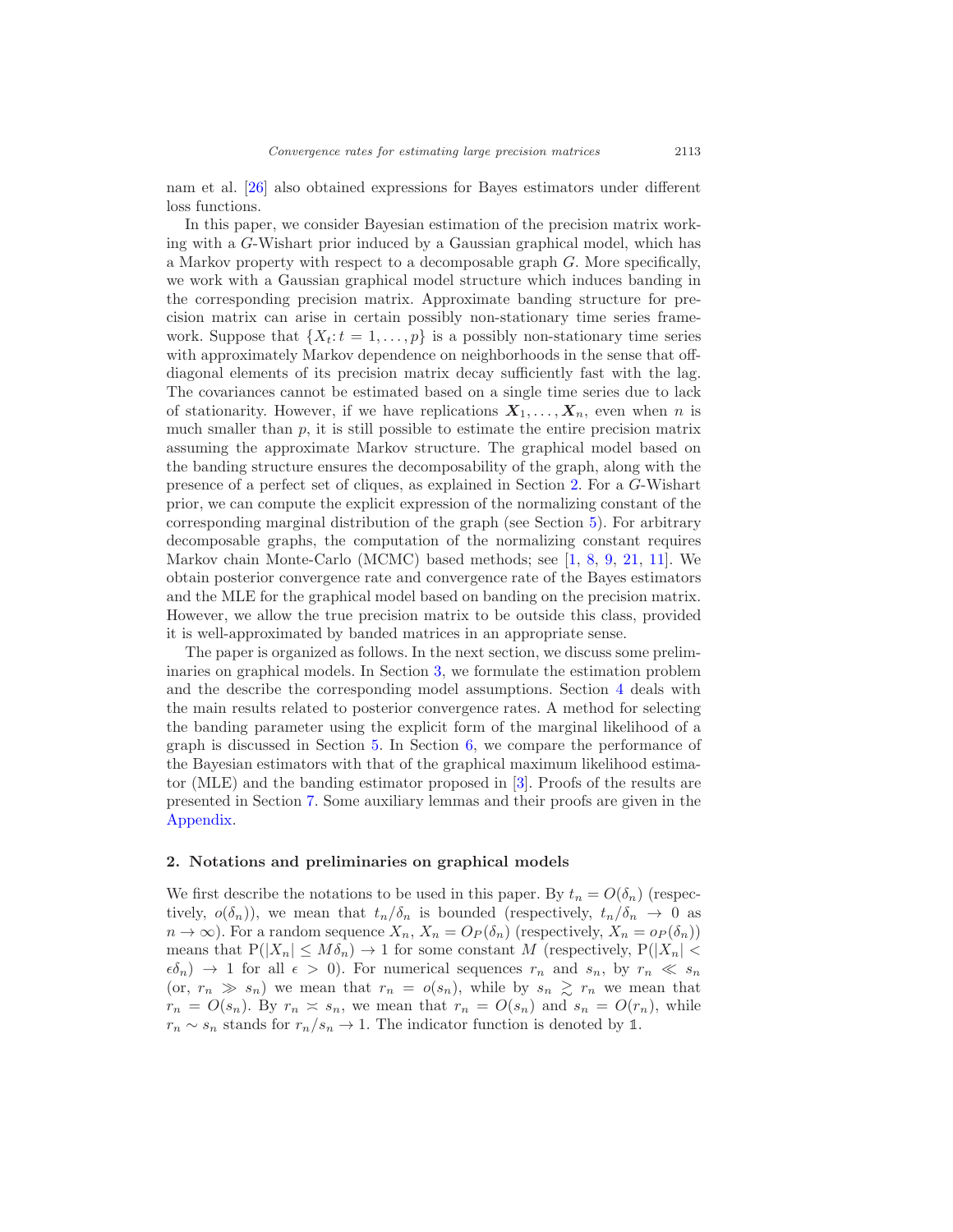We denote vectors by bold lowercase English or Greek letters. The components of a vector are represented by the corresponding non-bold letters, that is, for  $\mathbf{x} \in \mathbb{R}^p$ ,  $\mathbf{x} = (x_1, \ldots, x_p)^T$ . We define the following norms for a vector  $\boldsymbol{x} \in \mathbb{R}^p$ :  $\|\boldsymbol{x}\|_r = \left(\sum_{j=1}^p |x_j|^r\right)^{1/r}$ ,  $\|\boldsymbol{x}\|_{\infty} = \max_j |x_j|$ . Matrices are denoted by bold uppercase English or Greek letters, like  $A = (a_{ij})$ , where  $a_{ij}$  stands for the  $(i, j)$ th entry of **A**. If **A** is a symmetric  $p \times p$  matrix, let  $\text{eig}_1(A) \leq \cdots \leq \text{eig}_p(A)$ stand for its ordered eigenvalues. We consider the following norms on  $p \times p$  matrices

$$
||A||_r = \left(\sum_{i=1}^p |a_{ij}|^r\right)^{1/r}, \ 1 \leq r < \infty, \quad ||A||_{\infty} = \max_{i,j} |a_{ij}|, ||A||_{(r,s)} = \sup\{||Ax||_s: ||x||_r = 1\},
$$

by respectively viewing **A** as a vector in  $\mathbb{R}^{p^2}$  and an operator from  $(\mathbb{R}^p, \|\cdot\|_r)$ to  $(\mathbb{R}^p, \|\cdot\|_s)$ , where  $1 \leq r, s \leq \infty$ . This gives

$$
\|\mathbf{A}\|_{(1,1)} = \max_j \sum_i |a_{ij}|, \quad \|\mathbf{A}\|_{(\infty,\infty)} = \max_i \sum_j |a_{ij}|
$$

$$
\|\mathbf{A}\|_{(2,2)} = \{\max(\text{eig}_i(\mathbf{A}^T\mathbf{A}): 1 \le i \le p)\}^{1/2},
$$

and that for symmetric matrices,  $||A||_{(2,2)} = \max{|eig_i(A)|: 1 \leq i \leq p}$ , and  $||A||_{(1,1)} = ||A||_{(\infty,\infty)}$ . The norm  $|| \cdot ||_{(r,r)}$  will be referred to as the  $L_r$ -operator norm. For two matrices **A** and **B**, we say that  $A \geq B$  (respectively,  $A > B$ ) if  $A - B$  is nonnegative definite (respectively, positive definite). Thus  $A > 0$  for a positive definite matrix  $\vec{A}$ , where  $\vec{0}$  stands for the zero matrix. The identity matrix of order p will be denoted by  $I_p$ . A vector of 1's is denoted by 1.

Sets are denoted by non-bold uppercase English letters. For a set  $T$ , we denote the cardinality, that is, the number of elements in  $T$ , by  $\#T$ . We denote the submatrix of the matrix A induced by the set  $T \subset \{1, 2, \ldots, p\}$  by  $A_T$ , i.e.,  $\mathbf{A}_T = ((a_{ij}: i, j \in T))$ . By  $\mathbf{A}_T^{-1}$ , we mean the inverse  $(\mathbf{A}_T)^{-1}$  of the submatrix  $A_T$ . For a  $p \times p$  matrix  $A = ((a_{ij})$ , let  $(A_T)^0 = ((a_{ij}^*)$  denote a p-dimensional matrix such that  $a_{ij}^* = a_{ij}$  for  $(i, j) \in T \times T$ , and 0 otherwise. Also we denote the "banded" version of **A** by  $B_k(A) = (a_{ij} 1\{|i - j| \le k\})$  corresponding to banding parameter  $k, k < p$ .

# 2.1. Preliminaries on graph theory

Now we discuss some preliminaries on graph theory and undirected graphical models needed to describe our results. Further details are available in [19, 22].

An undirected graph  $G = (V, E)$  consists of a non-empty vertex set  $V =$  $\{1, 2, \ldots, p\}$  along with an edge-set  $E \subseteq \{(i, j) \in V \times V : i < j\}$ . Two vertices  $v, v' \in V$  are said to be adjacent if there is an edge between v and v'. A graph is called complete if all the vertices are adjacent to each other. A graph  $G' =$  $(V', E')$  is a subgraph of  $G = (V, E)$ , denoted by  $G' \subseteq G$  if  $V' \subseteq V$  and  $E' \subseteq E$ . For a subgraph  $G' \subseteq G$ , if  $E' = (V' \times V') \cap E$ , then G' is called an induced subgraph of G. For a subset  $V' \subseteq V$ , we denote the subgraph  $G_{V'} = (V', (V' \times V') \cap E)$  to be the graph induced by V'. We shall only consider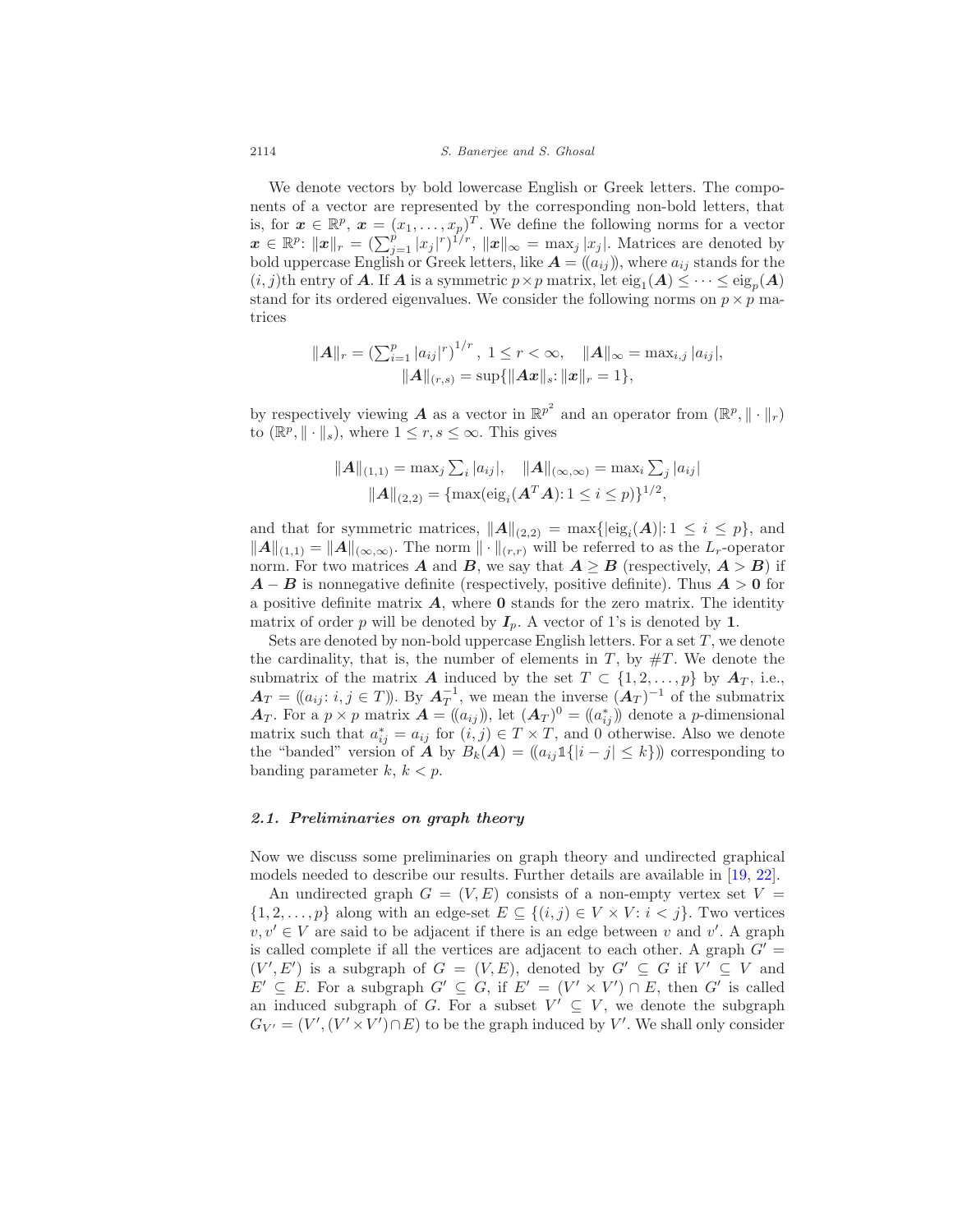

FIG 1. [Left] An example of a decomposable graph with vertex set  $V = \{1, 2, 3, 4\}$ .  $\{1, 2\}$ ,  $\{2,3\}$  and  $\{3,4\}$  are the cliques, whereas  $\{2\}$  and  $\{3\}$  are the separators. [Right] A nondecomposable graph with the same vertex set  $V = \{1, 2, 3, 4\}$ . There are four cliques  $\{1, 2\}$ ,  $\{1,4\}, \{2,3\}, \{3,4\},$  but they cannot be arranged in a perfect order, violating the decomposability condition.

induced subgraphs henceforth when we refer to subgraphs of a graph. A subset  $V' ⊆ V$  is said to be a clique of G if the subgraph  $G_{V'}$  is a maximal complete subgraph of G, that is,  $G_V$  is not contained in any other complete subgraph of G.

A path in a graph is a finite collection of adjacent edges. If  $G_1, G_2$  and  $G_3$ are subgraphs of  $G$ , then  $G_3$  is said to separate  $G_1$  and  $G_2$  if every path from  $j \in G_1$  to  $k \in G_2$  contains a vertex in  $G_3$ . A graph G decomposes in to disjoint subgraphs  $G_1, G_2$  and  $G_3$  if (i)  $G_1 \cup G_2 \cup G_3 = G$ , (ii)  $G_3$  is complete, and (iii)  $G_3$ separates  $G_1$  and  $G_2$ . The decomposition of a graph is proper if neither  $G_1$  nor  $G_2$  is empty. A graph is decomposable if it is complete, or if there exists a proper decomposition  $(G_1, G_2, G_3)$  in decomposable subgraphs induced by the vertices in  $G_1 \cup G_3$  and  $G_2 \cup G_3$ . This is a recursive definition which ultimately gives a sequence of cliques and separators of the graph. One of the most important results in this context of decomposability of a graph is that of perfect ordering of cliques. A set of cliques  $C_G = \{C_1, C_2, \ldots, C_r\}$  is said to be in perfect order, if the following holds: For

$$
H_1 = R_1 = C_1, \quad H_j = C_1 \cup \dots \cup C_j,
$$
  
\n
$$
R_j = C_j \setminus H_{j-1}, \quad S_j = H_{j-1} \cap C_j, \ j = 2, \dots, r,
$$
\n(2.1)

 $\mathcal{S} = \{S_j, j = 2, \ldots, p\}$  is the set of minimal separators in G. The sets  $H_j, R_j$  and  $S_j$  are termed as histories, residuals and separators of the sequence respectively. For a decomposable graph, a perfect order of the cliques always exists. Figure 1 illustrates a decomposable and a non-decomposable graph.

#### 2.2. Undirected Gaussian graphical models

An undirected graph  $G$  equipped with a probability distribution  $P$  such that the vertex set  $V = \{1, \ldots, p\}$  of G corresponds to a p-dimensional random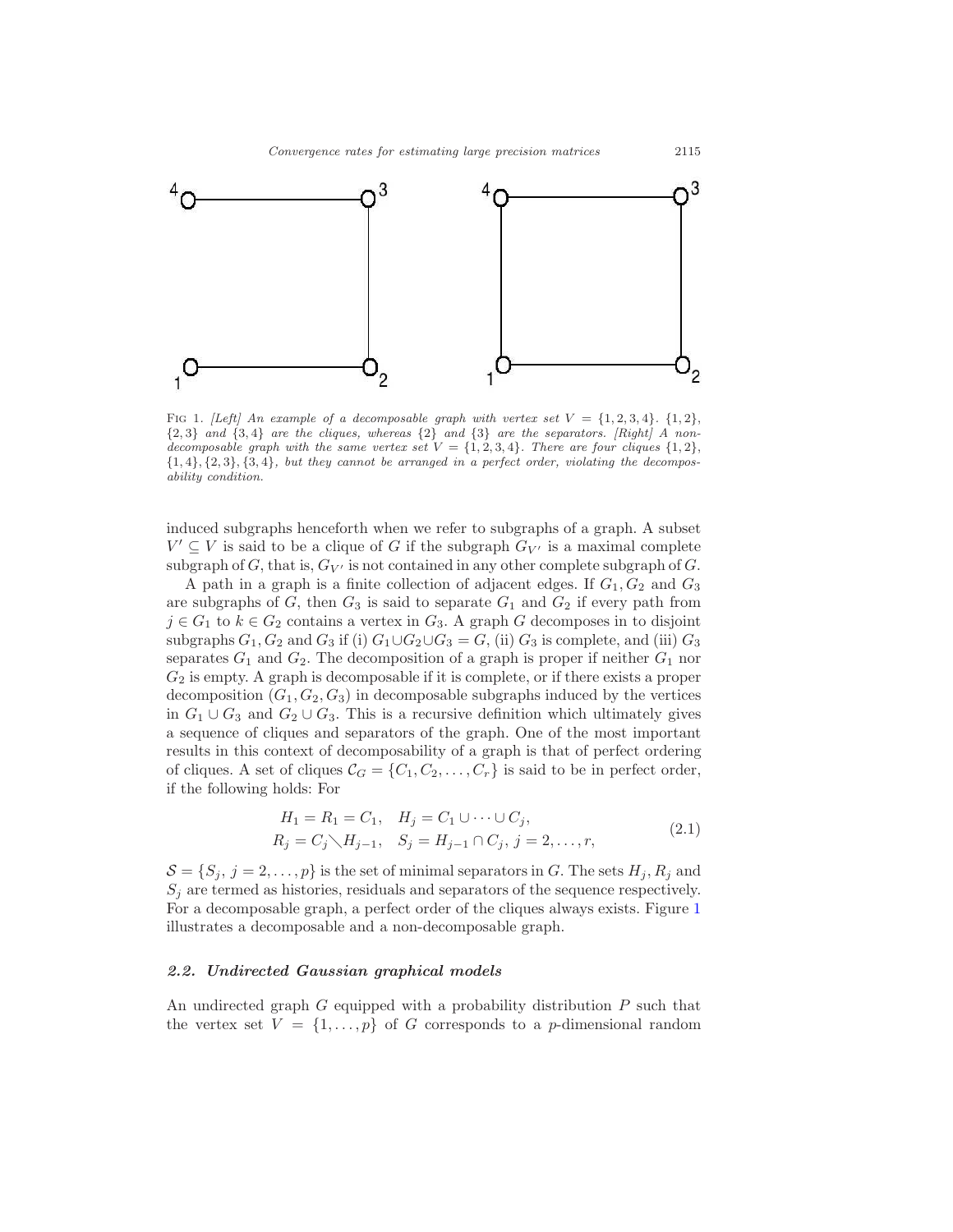

FIG 2. [Left] Structure of a banded precision matrix with shaded non-zero entries. [Right] The graphical model corresponding to a banded precision matrix of dimension 6 and banding parameter 3.

variable  $X = (X_1, X_2, \ldots, X_p)^T \sim P$ , and for any pair  $(i, j) \notin E$ ,  $i \neq j$ , the random variables  $X_i$  and  $X_j$  are conditionally independent given all  $X_k$ ,  $k \neq i, j$ , is referred to as an undirected graphical model  $(G, P)$ . The conditional independence property is also called the Markov property of  $X$  with respect to the graph G. If  $X$  has a multivariate normal distribution, the graphical model is called a Gaussian graphical model (GGM). If  $X$  has mean  $0$  (without loss of generality) and positive definite covariance matrix  $\Sigma$ , then X has Markov property with respect to G if and only if  $\omega_{ij} = 0$  for any pair  $(i, j) \notin E$ ,  $i \neq j$ , where  $\omega_{ij}$  is the  $(i, j)$ th entry of  $\Omega = \Sigma^{-1}$ ; see [19] for a proof. Thus, for a GGM, absence of an edge between any two vertices is equivalent to a zero entry in  $\Omega$ . Figure 2 illustrates the connection between a banded precision matrix and the corresponding graphical model. In general in a graphical model for a non-Gaussian vector with finite second moment, for any pair  $(i, j) \notin E$ ,  $i \neq j$ , we have  $\omega_{ij} = 0$ , but  $\omega_{ij} = 0$  does not imply that  $(i, j) \notin E$ .

Let us denote the linear space of p-dimensional symmetric matrices by  $\mathcal{M}_p$ and  $\mathcal{M}_p^+ \subset \mathcal{M}_p$  to be the cone of positive definite matrices of order p. Following the notation in [22], we can restrict the canonical parameter  $\Omega$  in  $\mathcal{P}_G$ , where  $\mathcal{P}_G$ is the cone of positive definite symmetric matrices of order  $p$  having zero entry corresponding to each pair  $(i, j) \notin E$ ,  $i \neq j$ , that is,

$$
\mathcal{P}_G = \{ \Omega = (\omega_{ij}) \in \mathcal{M}_p^+ : \omega_{ij} = 0 \text{ whenever } (i,j) \notin E, i \neq j \}. \tag{2.2}
$$

The linear space of symmetric incomplete matrices  $\mathbf{A} = (a_{ij})$  with missing entries  $a_{ij}$ ,  $(i, j) \notin E$ , will be denoted by  $\mathcal{I}_G$ . Any such matrix  $A \in \mathcal{I}_G$  is said to be partially positive definite over G if for every clique  $C \in \mathcal{C}_G$ , the corresponding submatrix  $A_C$  is positive definite. We denote the cone of partially positive definite matrices by

$$
\mathcal{Q}_G = \{ \mathbf{B} \in \mathcal{I}_G : \mathbf{B}_{C_i} > \mathbf{0}, C_i \in \mathcal{C}_G \}. \tag{2.3}
$$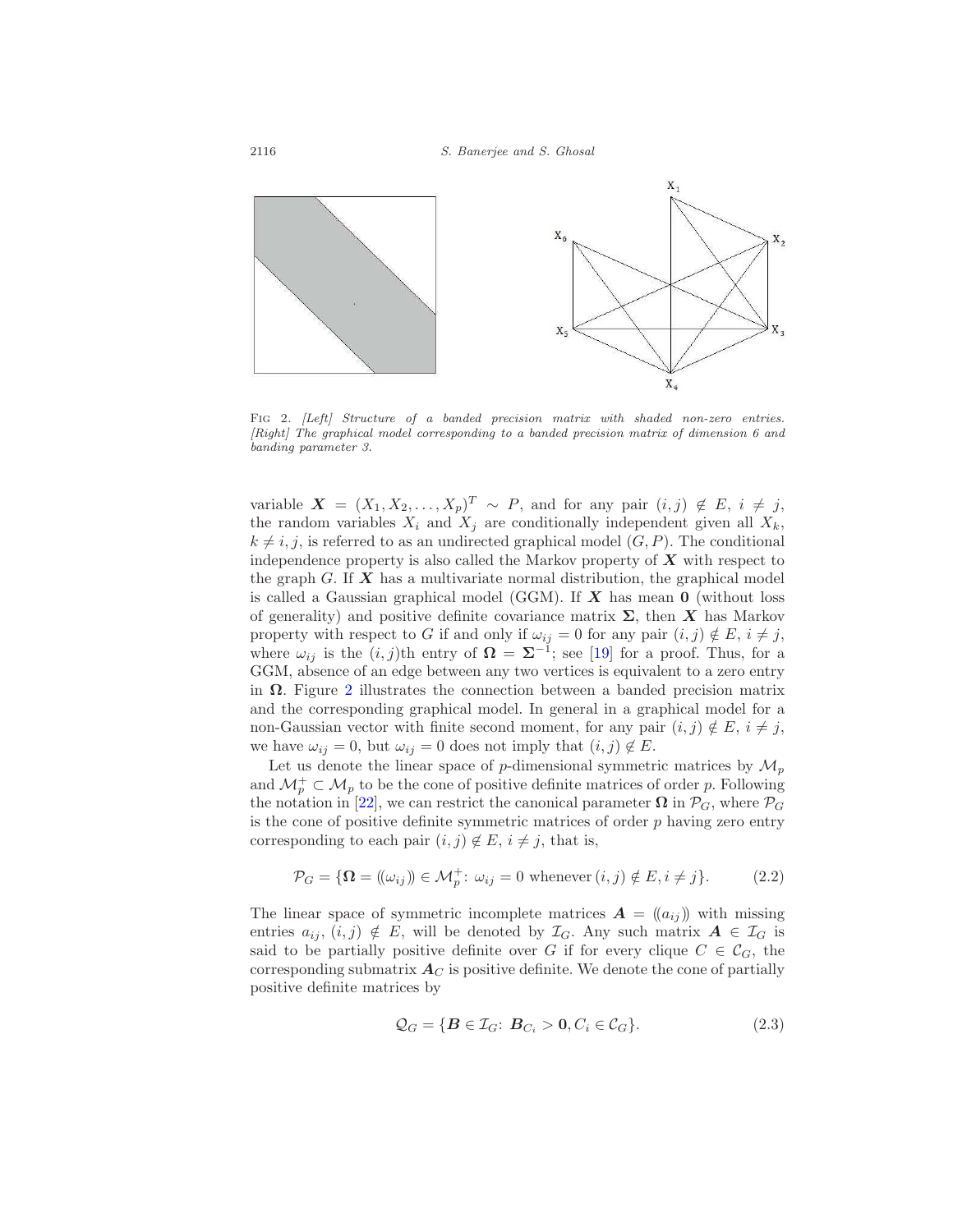Gröne et al. [15] proved that there is a bijection between the spaces  $\mathcal{P}_G$  and  $\mathcal{Q}_G$  for decomposable graphs G. Note that, for  $(i, j) \notin E$ , the corresponding entries in  $\Sigma$  are not free parameters of the Gaussian model (see [26]). For decomposable graphs, Gröne et al. [15] also showed that for every  $\Sigma \in \mathcal{Q}_G$  there exists a unique positive definite matrix  $\Sigma^*$  such that  $\Sigma^*_{ij} = \Sigma_{ij}$  for  $(i, j) \in E$ such that  $\Sigma^*$  corresponds to the covariance matrix of a Gaussian distribution which is Markov with respect to the underlying graphical structure. Thus when G is decomposable, the parameter space for  $\Sigma$  can be defined by the set of incomplete matrices which are partially positive definite, that is, we can restrict the covariance matrix  $\Sigma$  in  $\mathcal{Q}_G \subset \mathcal{I}_G$ . More precisely, we can define the parameter space for the GGM as the space of incomplete matrices  $\Sigma \in \mathcal{Q}_G$ such that  $\Sigma = \kappa(\Omega^{-1}), \Omega \in \mathcal{P}_G$ , where  $\kappa: \mathcal{M}_p \to \mathcal{I}_G$  is the projection of  $\mathcal{M}_p$ into  $\mathcal{I}_G$ .

To give a simple example to illustrate the parameter spaces, consider the decomposable graph as in the left side of Figure 1, such that the underlying random variables  $\mathbf{X} = (X_1, \ldots, X_4)$  corresponding to the vertices of respective indices follow an autoregressive process of order 1, with covariance between  $X_i$  and  $X_j$  given by 0.7<sup>|i−j|</sup>, for  $i = 1, ..., 4$ ,  $j = 1, ..., 4$ . The corresponding precision matrix  $\mathbf{\Omega} = (\omega_{ij})$  is given by

$$
\mathbf{\Omega} = \begin{pmatrix} 1.961 & -1.373 & 0 & 0 \\ -1.373 & 2.922 & -1.373 & 0 \\ 0 & -1.373 & 2.922 & -1.373 \\ 0 & 0 & -1.373 & 1.961 \end{pmatrix}.
$$

Note that in the above example,  $\omega_{ij} = 0$  whenever  $(i, j) \notin E$ ,  $i \neq j$ , E being the edge-set in the underlying graph. For the space of covariance matrices, it is enough to consider the incomplete matrix  $\Sigma = (\!(\sigma_{ij})\!)$ , where  $\sigma_{ij} = 0.7^{|i-j|}$ for  $(i, j) \in E$  and  $\sigma_{ij}$  is a missing entry otherwise. Clearly the submatrices of  $\Sigma$  corresponding to the cliques of the underlying graph are positive definite. This incomplete matrix can be uniquely extended to the positive definite matrix  $\Sigma^* = ((\sigma_{ij}^*)),$  where  $\sigma_{ij}^* = 0.7^{|i-j|}$  for all  $i, j \in \{1, ..., 4\}.$ 

We shall work only with decomposable Gaussian graphical models in this paper.

#### 3. Model assumption and prior specification

Let  $X_1, X_2, \ldots, X_n$  be independent and identically distributed (i.i.d.) random p-vectors with mean 0 and covariance matrix  $\Sigma$ . Write  $X_i = (X_{i1}, X_{i2}, \ldots, X_{ip})^T$ , and assume that the  $X_i$ ,  $i = 1, \ldots, n$ , are multivariate Gaussian. Consistent estimators for the covariance matrix were obtained in [3] by banding the sample covariance matrix, assuming a certain sparsity structure on the true covariance. Our aim is to obtain convergence rates of the graphical MLE and Bayes estimators of the precision matrix  $\Omega = \Sigma^{-1}$  under the condition  $n^{-1} \log p \to 0$  where  $\Omega$ ranges over some fairly natural families. For a given positive sequence  $\gamma(k) \downarrow 0$ ,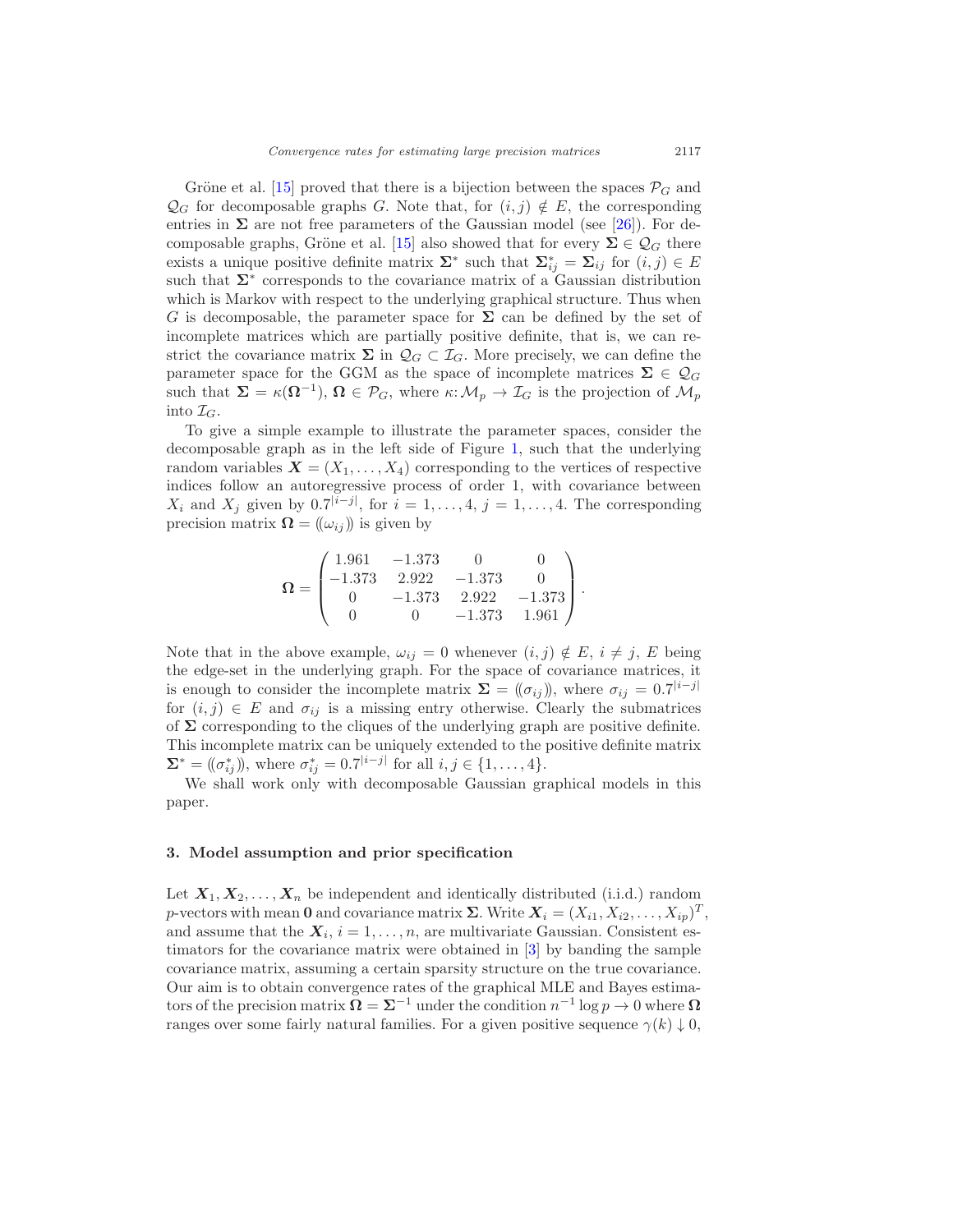we consider the class of positive definite symmetric matrices  $\mathbf{\Omega} = (\omega_{ij})$  as

$$
\mathcal{U}(\varepsilon_0, \gamma) = \left\{ \Omega : \max_{j} \sum_{i} \{ |\omega_{ij}| : |i - j| > k \} \le \gamma(k) \text{ for all } k > 0, \right\}
$$
  

$$
0 < \varepsilon_0 \le \text{eig}_1(\Omega) \le \text{eig}_p(\Omega) \le \varepsilon_0^{-1} < \infty \right\}. \tag{3.1}
$$

The sequence  $\gamma(k)$  which bounds  $\|\mathbf{\Omega} - B_k(\mathbf{\Omega})\|_{(\infty,\infty)} = \max_j \sum_i \{|\omega_{ij}|:$  $|i - j| > k$  has been kept flexible so as to include a number of matrix classes.

- 1. Exact banding:  $\gamma(k) = 0$  for all  $k \geq k_0$ , which means that the true precision matrix is banded, with banding parameter  $k_0$ . For instance, any autoregressive process has such a form of precision matrix.
- 2. Exponential decay:  $\gamma(k) = e^{-ck}$ . For instance, any moving average process has such a form of precision matrix.
- 3. Polynomial decay:  $\gamma(k) = \gamma k^{-\alpha}, \alpha > 0$ . This class of matrices was considered in [3, 6].

We shall estimate the precision matrix which belongs  $\mathcal{U}(\varepsilon_0, \gamma)$  for some  $\varepsilon_0$  and  $\gamma(\cdot)$  by restricting the prior on a sieve of banded matrices. A banding structure in the precision matrix can be induced by a Gaussian graphical model. Since  $\omega_{ij} =$ 0 implies that the components  $X_i$  and  $X_j$  of  $\boldsymbol{X}$  are conditionally independent given the others, we can thus define a Gaussian graphical model  $G = (V, E)$ , where  $V = \{1, \ldots, p\}$  indexing the p components  $X_1, X_2, \ldots, X_p$ , and E is the corresponding edge set defined by  $E = \{(i, j): 0 < |i-j| \leq k\}$ , and k is the size of the band. This describes a parameter space for precision matrices consisting of k-banded matrices, and can be used for the maximum likelihood or the Bayesian approach, where for the latter, a prior distribution on these matrices must be specified.

It is not difficult to check that  $G$  is an undirected, decomposable graphical model for which a perfect order of cliques exist, given by  $\mathcal{C} = \{C_1, C_2, \ldots, C_{p-k}\},\$  $C_j = \{j, j+1, \ldots, j+k\}, j = 1, 2, \ldots, p-k$ . The corresponding separators are given by  $S = \{S_2, S_3, \ldots, S_{p-k}\}, S_j = \{j, j+1, \ldots, j+k-1\}, j = 2, 3, \ldots, p-k.$ The choice of the perfect set of cliques is not unique, but the estimator for the precision matrix  $\Omega$  under all choices of the order remains the same. We shall work with the G-Wishart distribution  $W_G(\delta, D)$  as a conjugate prior for  $\Omega \in \mathcal{P}_G$ . The prior density, derived by [29], is given by

$$
p(\mathbf{\Omega}|G) = (I_G(\delta, \mathbf{D}))^{-1} (\det(\mathbf{\Omega}))^{(\delta - 2)/2} \exp\left[-\frac{1}{2} \text{tr}(\mathbf{D}\mathbf{\Omega})\right],\tag{3.2}
$$

where  $D$  is a symmetric positive definite matrix and

$$
I_G(\delta, \mathbf{D}) = \int_{\Omega \in \mathcal{P}_G} (\det(\Omega))^{(\delta - 2)/2} \exp\left[ -\frac{1}{2} \text{tr}(\mathbf{D}\Omega) \right] d\Omega \tag{3.3}
$$

is the normalizing constant, which is finite for  $\delta > 2$ . Letac and Massam [22] introduced a more general family of conjugate priors, called the  $W_{P_G}$ -Wishart family, as a prior distribution for  $\Omega$ . The W<sub>PG</sub>-Wishart distribution  $W_{P_G}(\alpha, \beta, D)$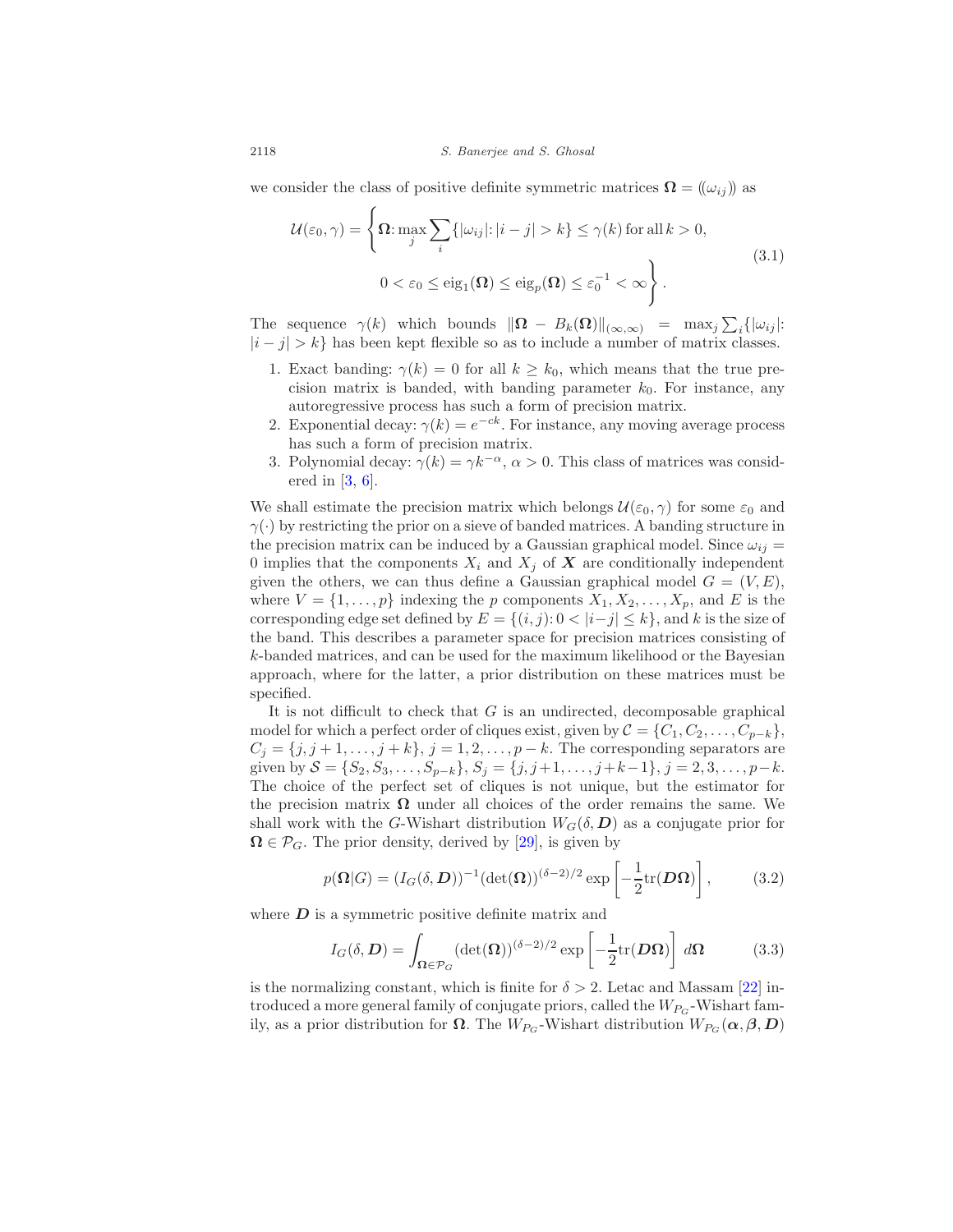has three set of parameters  $\alpha$ ,  $\beta$  and  $D$ , where  $\alpha$  and  $\beta$  are suitable functions defined on the cliques and separators of the graph respectively, and  $D$  is a scaling matrix. The G-Wishart distribution  $W_G(\delta, D)$  is a special case of the  $W_{P_G}$ -Wishart family where

$$
\alpha_i = -\frac{\delta + \#C_i - 1}{2}, \, i = 1, 2, \dots, p - k, \n\beta_i = -\frac{\delta + \#S_i - 1}{2}, \, i = 2, 3, \dots, p - k.
$$
\n(3.4)

If the prior distribution on  $\frac{1}{2}\Omega$  is  $W_{P_G}(\alpha, \beta, D)$ , then the posterior distribution of  $\frac{1}{2}\Omega$  given the sample covariance  $\mathbf{S} = n^{-1} \sum_{i=1}^{n} \mathbf{X}_i \mathbf{X}_i^T$  is given by  $W_{P_G}(\boldsymbol{\alpha} - \frac{n}{2}\mathbf{1}, \boldsymbol{\beta} - \frac{n}{2}\mathbf{1}, \boldsymbol{D} + \kappa(n\mathbf{S}))$ . For the *G*-Wishart distribution in our case,  $\#C_i = k+1$ for all  $i = 1, 2, ..., p - k$ , and  $\#S_j = k$  for all  $j = 2, 3, ..., p - k$ . Thus

$$
\alpha_i = -\frac{\delta + k}{2}, \, i = 1, 2, \dots, p - k, \n\beta_j = -\frac{\delta + k - 1}{2}, \, j = 2, 3, \dots, p - k.
$$
\n(3.5)

The posterior mean of  $\Omega$  was derived in [26], and is given by

$$
E(\mathbf{\Omega}|\mathbf{S}) = -2 \left[ \sum_{j=1}^{p-k} (\alpha_j - \frac{n}{2}) \left( (\mathbf{D} + \kappa(n\mathbf{S}))_{C_j}^{-1} \right)^0 - \sum_{j=2}^{p-k} (\beta_j - \frac{n}{2}) \left( (\mathbf{D} + \kappa(n\mathbf{S}))_{S_j}^{-1} \right)^0 \right].
$$
\n(3.6)

Taking  $D = I_p$ , the p dimensional indicator matrix, and plugging in the values of  $\alpha$  and  $\beta$ , we get the posterior mean with respect to the G-Wishart prior  $W_G(\delta, I_p)$  as,

$$
E(\mathbf{\Omega}|\mathbf{S}) = \frac{\delta + k + n}{n} \left[ \sum_{j=1}^{p-k} \left( (n^{-1} \mathbf{I}_{k+1} + \mathbf{S}_{C_j})^{-1} \right)^0 - \sum_{j=2}^{p-k} \left( (n^{-1} \mathbf{I}_k + \mathbf{S}_{S_j})^{-1} \right)^0 \right] + n^{-1} \sum_{j=2}^{p-k} \left( (n^{-1} \mathbf{I}_k + \mathbf{S}_{S_j})^{-1} \right)^0.
$$
\n(3.7)

For a sample of size  $n$  from a  $p$ -dimensional Gaussian distribution with mean  $\mathbf 0$ and precision matrix  $\Omega$ , we consider the following two loss functions:

Stein's loss: 
$$
L_1(\hat{\Omega}, \Omega) = \frac{1}{2} \text{tr}(\hat{\Omega} \Omega^{-1}) - \log |\hat{\Omega} \Omega^{-1}| - p
$$
,  
Squared-error loss:  $L_2(\hat{\Omega}, \Omega) = \text{tr}(\hat{\Omega} - \Omega)^2$ , (3.8)

for an arbitrary estimator  $\hat{\Omega}$  of  $\Omega$ . The Bayes estimators corresponding to the above two loss functions were derived in [26]. Under the G-Wishart prior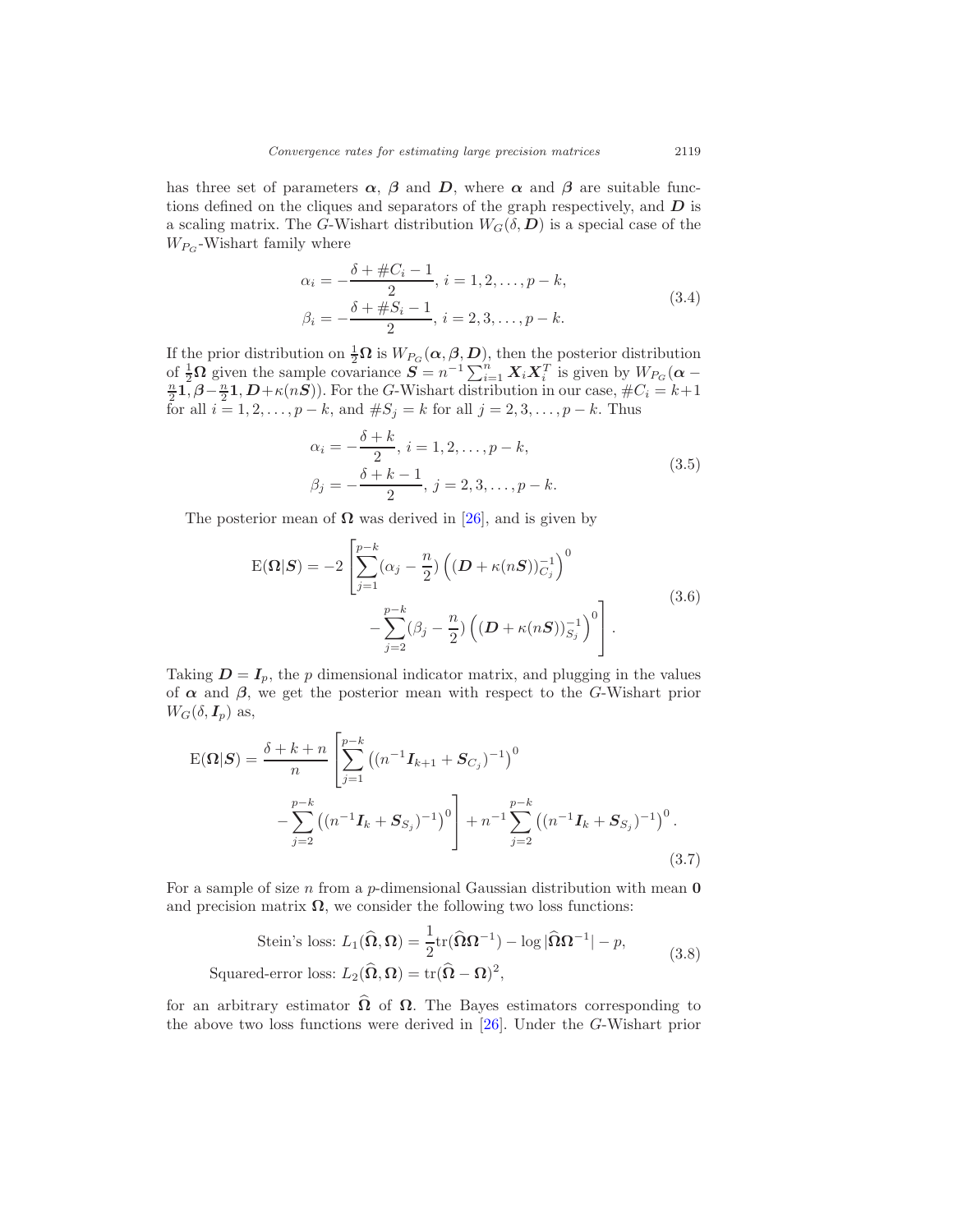$W_G(\delta, I_p)$ , the Bayes estimator  $\widehat{\Omega}^B_{L_1}$  corresponding to Stein's loss function is given by

$$
\frac{\delta + n - 2}{n} \left[ \sum_{j=1}^{p-k} \left( (n^{-1} \mathbf{I}_{k+1} + \mathbf{S}_{C_j})^{-1} \right)^0 - \sum_{j=2}^{p-k} \left( (n^{-1} \mathbf{I}_k + \mathbf{S}_{S_j})^{-1} \right)^0 \right].
$$
 (3.9)

For the squared-error loss function, the corresponding Bayes estimator is clearly the posterior mean of  $\Omega$  given in (3.7). We denote this estimator by  $\widehat{\Omega}_{L_2}^{\text{B}}$ . Some other loss functions for estimation of  $\Omega$  have also been considered in the literature; see [30].

The graphical MLE for  $\Omega$  under the graphical model with banding parameter k is given by (see [19]),

$$
\widehat{\Omega}^{\mathcal{M}} = \sum_{j=1}^{p-k} (\mathcal{S}_{C_j}^{-1})^0 - \sum_{j=2}^{p-k} (\mathcal{S}_{S_j}^{-1})^0.
$$
\n(3.10)

## 4. Main results

In this section, we determine the convergence rate of the posterior distribution of the precision matrix. The following theorem describes the behavior of the entire posterior distribution.

**Theorem 4.1.** Let  $X_1, \ldots, X_n$  be random samples from a p-dimensional Gaussian distribution with mean zero and true precision matrix  $\mathbf{\Omega}_0 \in \mathcal{U}(\varepsilon_0, \gamma)$  for some  $\varepsilon_0 > 0$  and  $\gamma(\cdot)$  such that  $k^{3/2}\gamma(k) \to 0$  as  $k \to \infty$ . Suppose that  $\Omega$  is given the G-Wishart prior  $W_G(\delta, I_p)$ , where the graph G has banding of order k. Then posterior distribution of the precision matrix  $\Omega$  satisfies

$$
E_0 \left[ P \left\{ \|\mathbf{\Omega} - \mathbf{\Omega}_0\|_{(\infty,\infty)} > M \epsilon_{n,k} | \mathbf{X}_1, \dots, \mathbf{X}_n \right\} \right] \to 0 \tag{4.1}
$$

for  $\epsilon_{n,k} = k^{5/2} (n^{-1} \log p)^{1/2} + k^{3/2} \gamma(k)$  and a sufficiently large constant  $M > 0$ . In particular, the posterior distribution is consistent in the  $L_{\infty}$ -operator norm

if  $k \to \infty$  such that  $k^5 n^{-1} \log p \to 0$ .

An important step towards the proof of the above result is to find the convergence rate of the graphical MLE, which is also of independent interest. For high-dimensional situations, even when the sample covariance matrix is singular, the graphical MLE will be positive definite if the number of elements in the cliques of the corresponding graphical model is less than the sample size.

Convergence results for banded empirical covariance (or precision) matrix or estimators based on thresholding approaches are typically given in terms of the  $L_2$ -operator norm in the literature. We however use the stronger  $L_{\infty}$ -operator norm (or equivalently,  $L_1$ -operator norm), so the implication of a convergence rate in our theorems is stronger.

**Proposition 4.2.** Let  $X_1, \ldots, X_n$  be random samples from a p-dimensional Gaussian distribution with mean zero and precision matrix  $\Omega_0 \in \mathcal{U}(\epsilon_0, \gamma)$  for some  $\epsilon_0 > 0$  and  $\gamma(\cdot)$  such that  $k^{3/2}\gamma(k) \to 0$  as  $k \to \infty$ . Then the graphical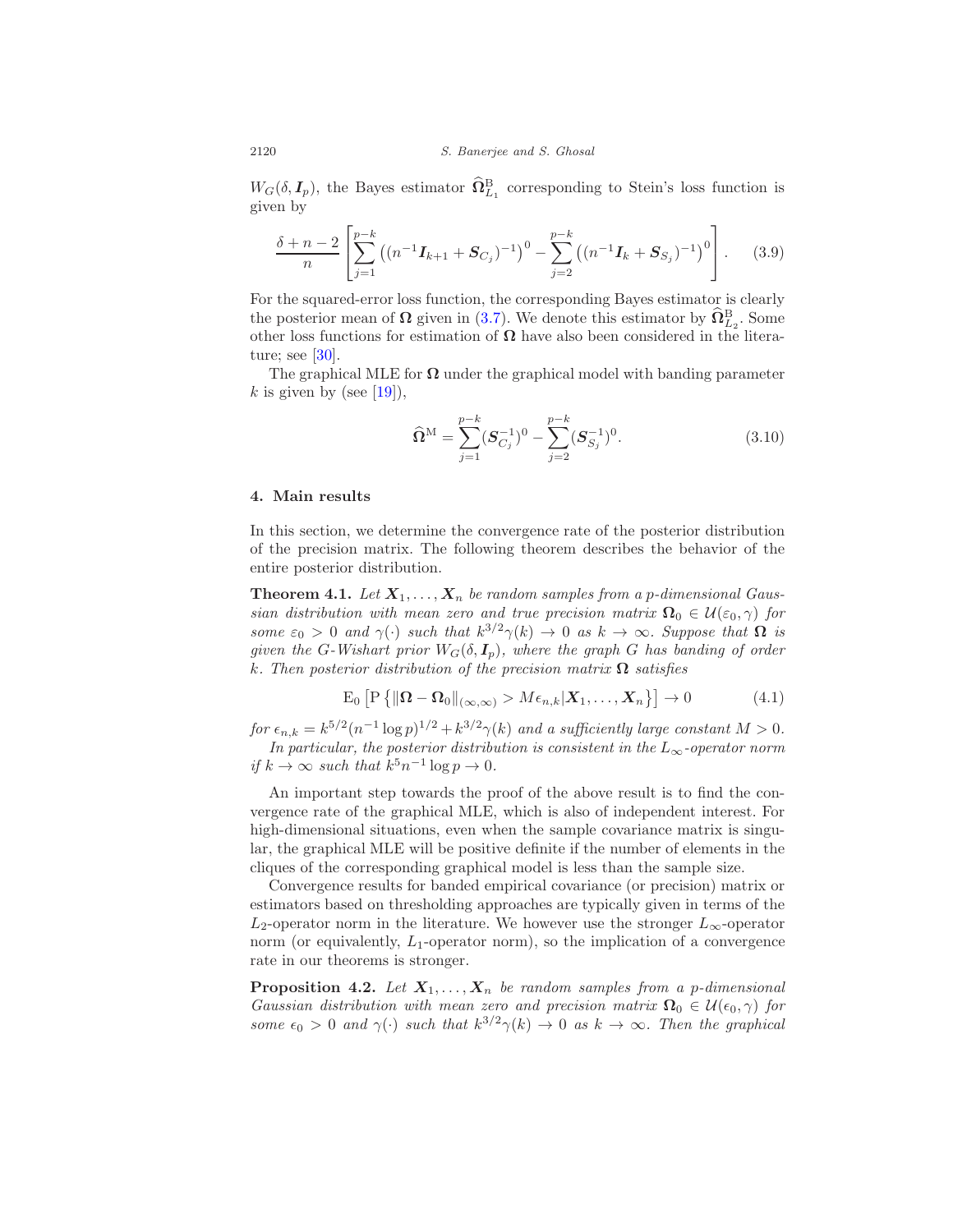MLE  $\widehat{\Omega}^M$  of  $\Omega$ , corresponding to the Gaussian graphical model with banding parameter k, has convergence rate given by

$$
\|\widehat{\Omega}^{\mathcal{M}} - \Omega_0\|_{(\infty,\infty)} = O_P\left(k^{5/2} (n^{-1} \log p)^{1/2} + k^{3/2} \gamma(k)\right). \tag{4.2}
$$

In particular,  $\widehat{\Omega}^M$  is consistent in the  $L_{\infty}$ -operator norm if  $k \to \infty$  such that  $k^5 n^{-1} \log p \to 0.$ 

The proof will use the explicit form of the graphical MLE and proceed by bounding the mean squared error of each component and using relations between matrix norms. However, as the graphical MLE involves  $(k + 1)(p - k/2)$  many terms, a naive approach will lead to a factor  $p$  in the estimate, which will not be able to establish a convergence rate in the truly high dimensional situations  $p \gg n$ . We overcome this obstacle by looking more carefully at the structure of the graphical MLE, and note that for any  $i$ , the number of terms in  $(3.10)$ which have non-zero ith row is only at most  $(2k + 1) \ll p$ . This along with the description of  $L_{\infty}$ -operator norm in terms of row sums give rise to a much smaller factor than  $p$ .

Now we treat the Bayes estimators. Consider the G-Wishart prior  $W_G(\delta, I_n)$ for  $\Omega$ , where the graph G has banding of order k and  $\delta$  is a positive integer. The following result bounds the difference between  $\widehat{\Omega}^{\text{M}}$  and the estimators  $\widehat{\Omega}^{\text{B}}_{L_1}$ and  $\widehat{\Omega}^{\text{B}}_{L_2}$ .

**Lemma 4.3.** Assume the conditions of Proposition 4.2 and suppose that  $\Omega$  is given the G-Wishart prior  $W_G(\delta, I_p)$ , where the graph G has banding of order k. Then  $\|\widehat{\Omega}^{\mathcal{B}}_{L_1} - \widehat{\Omega}^{\mathcal{M}}\|_{(\infty,\infty)} = O_P(k^2/n), \|\widehat{\Omega}^{\mathcal{B}}_{L_2} - \widehat{\Omega}^{\mathcal{M}}\|_{(\infty,\infty)} = O_P(k^{5/2}/n).$ 

The proof of the above lemma is given in the Section 7. Proposition 4.2 and Lemma 4.3 together lead to the following result for the convergence rate of the Bayes estimators under the G in the  $L_{\infty}$ -operator norm.

**Proposition 4.4.** In the setting of Lemma 4.3, for  $\widehat{\Omega}^{\text{B}}$  either  $\widehat{\Omega}^{\text{B}}_{L_1}$  or  $\widehat{\Omega}^{\text{B}}_{L_2}$ , we have

$$
\|\widehat{\Omega}^{B} - \Omega_{0}\|_{(\infty,\infty)} = O_{P}\left(k^{5/2}(n^{-1}\log p)^{1/2} + k^{3/2}\gamma(k)\right).
$$
 (4.3)

In particular, the Bayes estimators  $\widehat{\Omega}^{\text{B}}_{L_1}$  and  $\widehat{\Omega}^{\text{B}}_{L_2}$  are consistent in the  $L_{\infty}$ operator norm if  $k \to \infty$  such that  $k^5 n^{-1} \log p \to 0$ .

Remarks on the convergence rates. Observe that the convergence rates of the graphical MLE, the Bayes estimators and the posterior distribution obtained above are the same. The obtained rates can be optimized by choosing k appropriately as in a bias-variance trade-off. The fastest possible rates obtained from the theorems may be summarized for the different decay rates of  $\gamma(k)$  as follows: If the true precision matrix is banded with banding parameter  $k_0$ , then the optimal rate of convergence  $n^{-1/2}(\log p)^{1/2}$  is obtained by choosing any fixed  $k \geq k_0$ . When  $\gamma(k)$  decays exponentially, the rate of convergence  $n^{-1/2}(\log p)^{1/2}(\log n)^{5/2}$  can be obtained by choosing k approximately proportional to log n with some sufficiently large constant of proportionality. If  $\gamma(k)$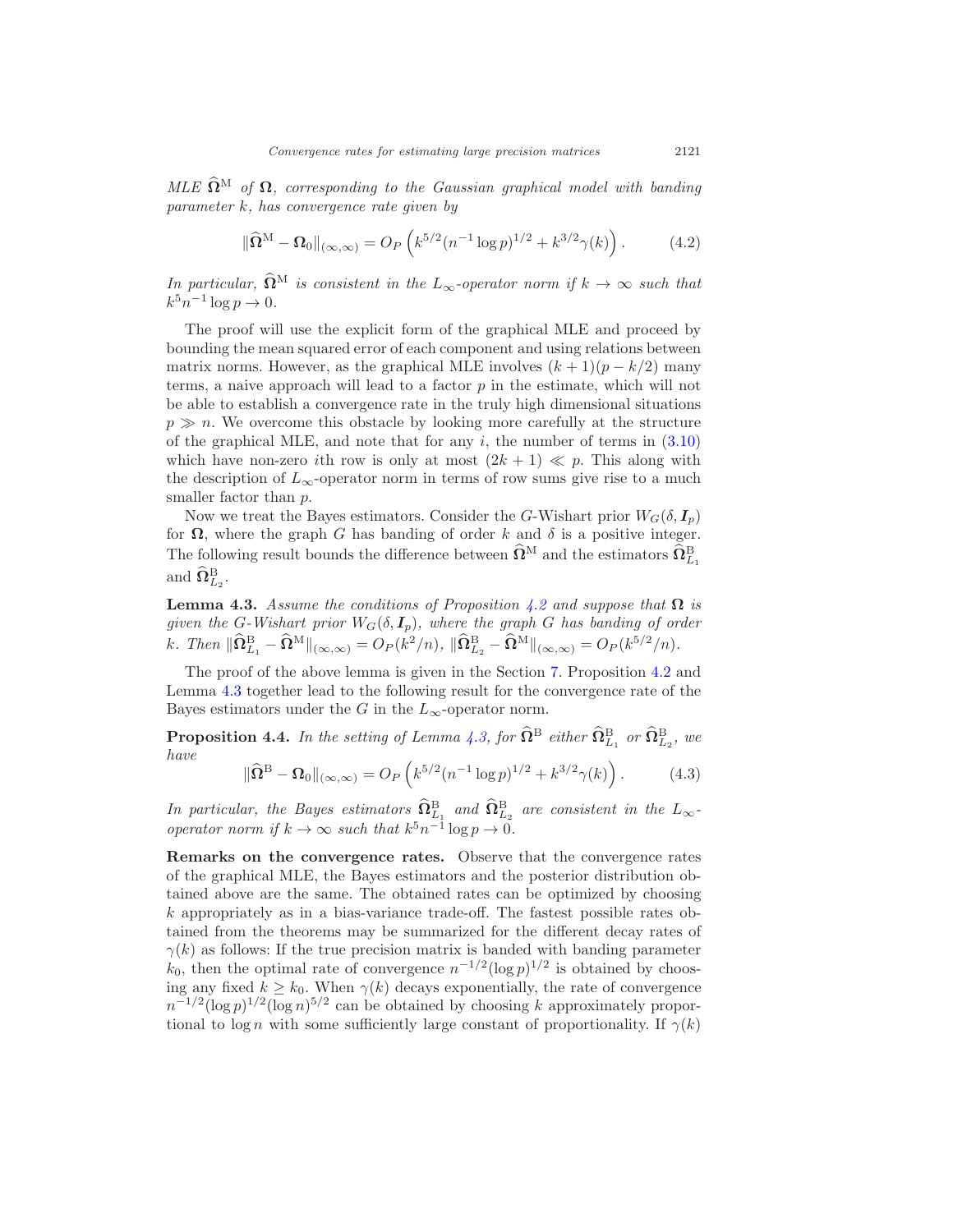decays polynomially with index  $\alpha > 3/2$  as in [3], we get the convergence rate of  $(n^{-1} \log p)^{(2\alpha - 3)/(4\alpha + 4)}$  corresponding  $k \asymp (n/\log p)^{1/(2\alpha + 2)}$ .

It is to be noted that we have not assumed that the true structure of the precision matrix arises from a graphical model. The graphical model is a convenient tool to generate useful estimators through the maximum likelihood and Bayesian approach, but the graphical model itself may be a misspecified model. Further, it can be inspected from the proof of the theorems that the Gaussianity assumption on true distribution of the observations is not essential, although the graphical model assumes Gaussianity to generate estimators. The Gaussianity assumption is used to control certain probabilities by applying the probability inequality Lemma A.3 of [3]. However, it was also observed in [3] that one only requires bounds on the moment generating function of  $X_i^2$ ,  $i = 1, \ldots, p$ . In particular, any thinner tailed distribution, such as one with a bounded support, will allow the arguments to go through.

# 4.1. Estimation using a reference prior

A reference prior for the covariance matrix  $\Sigma$ , obtained in [26], can also be used to induce a prior on  $\Omega$ . This corresponds to an improper  $W_{P_G}(\alpha, \beta, 0)$ distribution for  $\frac{1}{2}\Omega$  with

$$
\alpha_i = 0, \qquad i = 1, 2, \dots, r,
$$
  
\n
$$
\beta_2 = \frac{1}{2}(c_1 + c_2) - s_2, \ \beta_j = \frac{1}{2}(c_j - s_j), \qquad j = 2, 3, \dots, r.
$$
\n(4.4)

By Corollary 4.1 in [26], the posterior mean  $\widehat{\Omega}^R$  of the precision matrix is given by

$$
\widehat{\Omega}^{\mathcal{R}} = \sum_{j=1}^{r} (\mathcal{S}_{C_j}^{-1})^0 - \{1 - n^{-1}(c_1 + c_2 - 2s_2)\} (\mathcal{S}_{S_2}^{-1})^0
$$
  
 
$$
- \sum_{j=3}^{r} \{1 - n^{-1}(c_j - s_j)\} (\mathcal{S}_{S_j}^{-1})^0.
$$
\n(4.5)

Similar to the conclusion of Lemma 4.3, using the reference prior, the  $L_{\infty}$ operator norm of the difference between the Bayes estimator  $\widehat{\Omega}^R$  and the graphical MLE  $\widehat{\mathbf{\Omega}}^{\text{M}}$  satisfies

$$
\|\widehat{\Omega}^{\mathcal{R}} - \widehat{\Omega}^{\mathcal{M}}\|_{(\infty,\infty)} = O_P\left(k^2/n\right). \tag{4.6}
$$

A sketch of the proof is given in Section 7.

#### 5. Estimation of banding parameter

In this section, we propose a method of selecting the banding parameter  $k$ of the graphical model using the marginal posterior probabilities of the graph induced by banding k,  $k = 1, 2, \ldots$  For the G-Wishart prior  $W_G(\delta, D)$  for  $\Omega$ , the posterior is given by  $W_G(\delta+n, D+nS)$ . We can get the marginal likelihood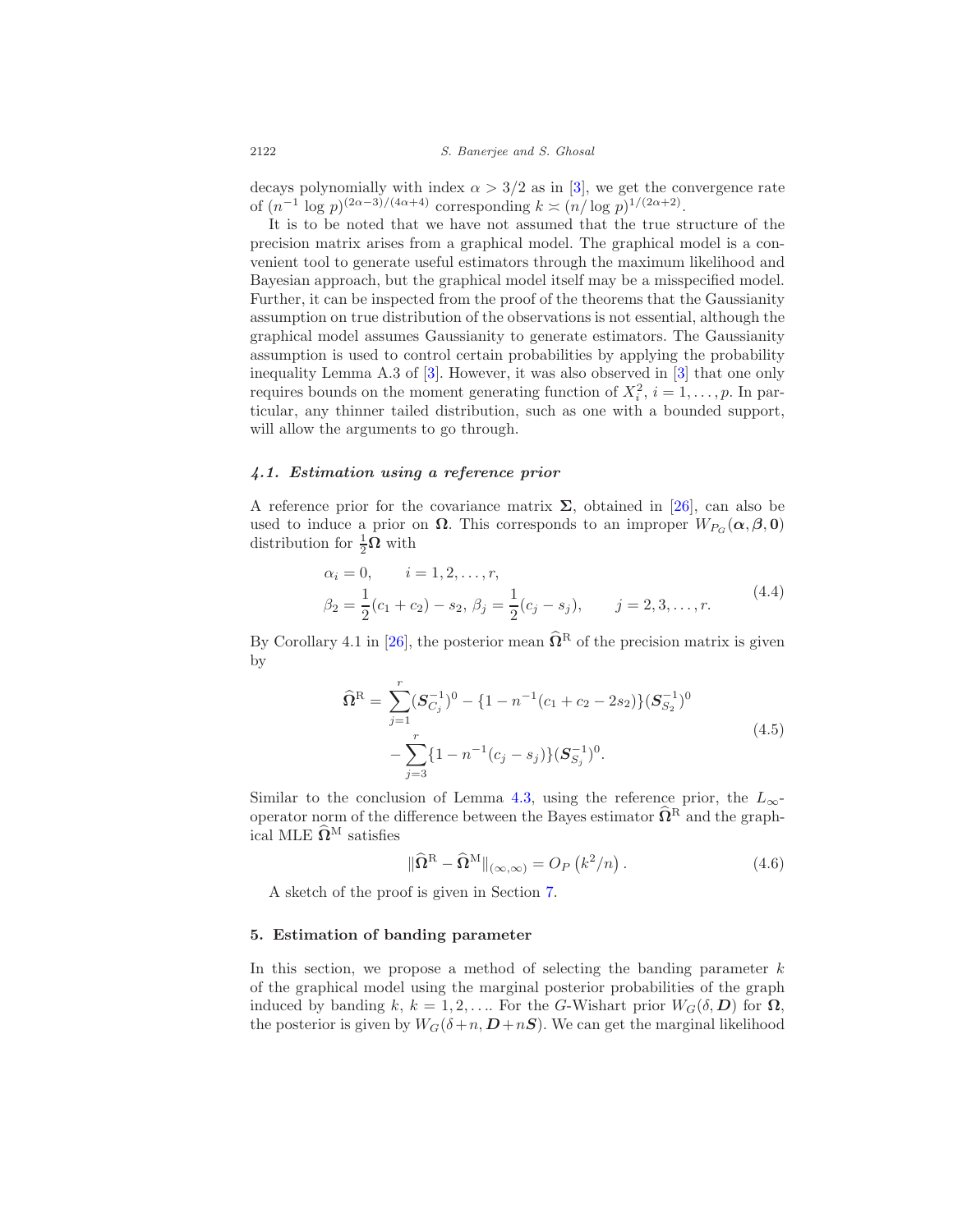for  $G$  as

$$
p(\mathbf{X}|G) = (2\pi)^{-np/2} \frac{I_G(\delta + n, \mathbf{D} + n\mathbf{S})}{I_G(\delta, \mathbf{D})},\tag{5.1}
$$

where  $I_G(\delta, D)$  is the normalizing constant in the density (3.2) of  $W_G(\delta, D)$ , given by (3.3). For a complete graph G, the expression for  $I_G(\delta, D)$  is given by

$$
I_G(\delta, \mathbf{D}) = \frac{2^{(\delta + p - 1)p/2} \pi^{p(p-1)/4} \prod_{i=0}^{p-1} \Gamma\left(\frac{\delta + p - 1 - i}{2}\right)}{(\det(\mathbf{D}))^{\frac{\delta + p - 1}{2}}};
$$
(5.2)

see [24]. Roverato [29] showed that for a decomposable graph  $G$ ,

$$
I_G(\delta, \mathbf{D}) = \frac{\prod_{j=1}^r I_{C_j}(\delta, \mathbf{D}_{C_j})}{\prod_{j=2}^r I_{S_j}(\delta, \mathbf{D}_{S_j})},
$$
\n(5.3)

where  $\{C_1, \ldots, C_r\}$  and  $\{S_2, \ldots, S_r\}$  denote the set of cliques and separators respectively corresponding to G.

In our case, the model which is fit has a banded structure in the precision matrix. The graphs associated with the banding structure are linearly indexed by the banding parameter  $k$ . We denote the graphical model induced by banding parameter k by  $G^k$ . Let  $\rho_k$  be a prior on k. Then the posterior distribution of  $k$  is given by

$$
p(k \mid \boldsymbol{X}) = \frac{J_{G^k}(\delta, n, \boldsymbol{D}, n\boldsymbol{S})\rho_k}{\sum_{k'} J_{G^{k'}}(\delta, n, \boldsymbol{D}, n\boldsymbol{S})\rho_{k'}},
$$
(5.4)

where for a graph  $G$ 

$$
J_G(\delta, n, \mathbf{D}, n\mathbf{S}) = \frac{I_G(\delta + n, \mathbf{D} + n\mathbf{S})}{I_G(\delta, \mathbf{D})}.
$$
\n(5.5)

Let the cliques and separators be respectively denoted by  $C_j^k = \{j, j + 1, \ldots, \}$  $j + k$ ,  $j = 1, ..., p-k$ , and  $S_j^k = \{j, j + 1, ..., j + k - 1\}$ ,  $j = 2, ..., p-k$ . Note that the sub-graphs corresponding to the cliques and separators are complete, with respective dimensions  $k+1$  and  $k$ , and  $r = p-k$ . Therefore (5.2) and (5.3) together reduces the expression for  $I_{G^k}(\delta, D)$  to

$$
\frac{\prod_{j=1}^{p-k} 2^{(\delta+k)(k+1)/2} \pi^{k(k+1)/4} \prod_{i=0}^k \Gamma\left(\frac{\delta+k-i}{2}\right)}{\prod_{j=2}^{p-k} 2^{(\delta+k-1)k/2} \pi^{k(k-1)/4} \prod_{i=0}^{k-1} \Gamma\left(\frac{\delta+k-1-i}{2}\right)} \frac{(\det(D_{S_j}))^{(\delta+k-1)/2}}{(\det(D_{C_j}))^{(\delta+k)/2}}.
$$
(5.6)

Now, with the choice  $\mathbf{D} = \mathbf{I}_p$  used in the prior  $W_{G^k}(\delta, \mathbf{I})$ , (5.5) gives

$$
J_{G^{k}}(\delta, n, \mathbf{I}_{p}, nS) = \frac{\prod_{j=1}^{p-k} 2^{n(k+1)/2} \left( \prod_{i=0}^{k} \frac{\Gamma\left(\frac{\delta+n+i}{2}\right)}{\Gamma\left(\frac{\delta+i}{2}\right)} \right) \left( \frac{\Gamma\left(\frac{\delta+n+k}{2}\right)}{\Gamma\left(\frac{\delta+k}{2}\right)} \right)^{p-k-1}}{\prod_{j=2}^{p-k} (det((\mathbf{I}_{p} + nS)_{S_{j}^{k}}))^{(\delta+k+n-1)/2}} \times \frac{\prod_{j=1}^{p-k} (det((\mathbf{I}_{p} + nS)_{C_{j}^{k}}))^{(\delta+n+k)/2}}{\prod_{j=1}^{p-k} (det((\mathbf{I}_{p} + nS)_{C_{j}^{k}}))^{(\delta+n+k)/2}}.
$$
(5.7)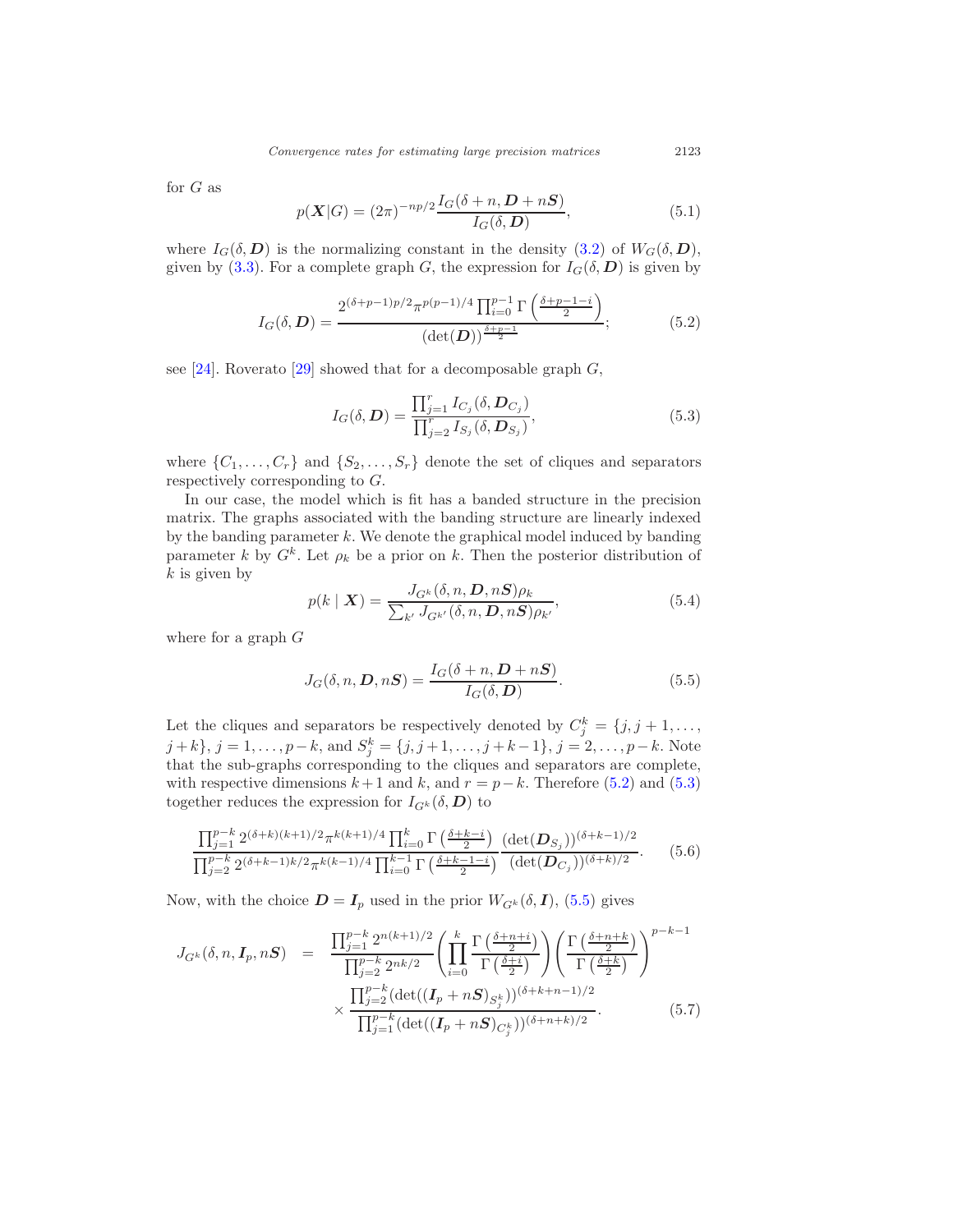Substituting this expression in  $(5.4)$ , we get an explicit expression for the posterior distribution of k.

A natural method of selecting k is to consider the posterior mode. In the next section, we investigate the performance of the posterior mode of  $G^k$  through a simulation study.

# 6. Numerical results

We check the performance of the Bayes estimators of the precision matrix and compare with the graphical MLE and the banded estimator as proposed in [3].

Data is simulated from  $N_p(0, \Sigma)$ , assuming specific structures of the covariance  $\Sigma$  or the precision  $\Omega$ . For all simulations, we compute the  $L_{\infty}$ -operator norm,  $L_2$ -operator norm,  $L_2$ -norm and  $L_{\infty}$ -norm of the difference between the estimate and the true parameter for sample sizes  $n = 100, 200, 500$  and  $p = 50, 100, 200, 500$ , representing cases like  $p < n$ ,  $p \sim n$ ,  $p > n$  and  $p \gg n$ . We simulate 100 replications in each cases. Some of the simulation models are the same as those in [3].

**Example 6.1** (Autoregressive process:  $AR(1)$  covariance structure). Let the true covariance matrix have entries given by

$$
\sigma_{ij} = \rho^{|i-j|}, \ 1 \le i, j \le p,\tag{6.1}
$$

with  $\rho = 0.3$  in our simulation experiment. The precision matrix is banded in this case, with banding parameter 1.

**Example 6.2** (Autoregressive process:  $AR(4)$  covariance structure). The elements of true precision matrix are given by

$$
\omega_{ij} = \mathbb{1}(|i - j| = 0) + 0.4 \mathbb{1}(|i - j| = 1) + 0.2 \mathbb{1}(|i - j| = 2) + 0.2 \mathbb{1}(|i - j| = 3) + 0.1 \mathbb{1}(|i - j| = 4).
$$
 (6.2)

This precision matrix corresponds to an  $AR(4)$  process.

Example 6.3 (Long range dependence). We consider a fractional Gaussian Noise process, that is, the increment process of fractional Brownian motion. The elements of the true covariance matrix are given by

$$
\sigma_{ij} = \frac{1}{2}[\|i-j|+1|^{2H} - 2|i-j|^{2H} + \|i-j| - 1|^{2H}], \ 1 \le i, j \le p,
$$
\n(6.3)

where  $H \in [0.5, 1]$  is the Hurst parameter. We take  $H = 0.7$  in the simulation example. This precision matrix does not fall in the polynomial smoothness class used in the theorems. We include this example in the simulation study to check how the proposed method is performing when the assumptions of the theorems are not met.

Tables 1–3 show the simulation results for the different scenarios and compare the performance of the Bayes estimators with the graphical MLE and the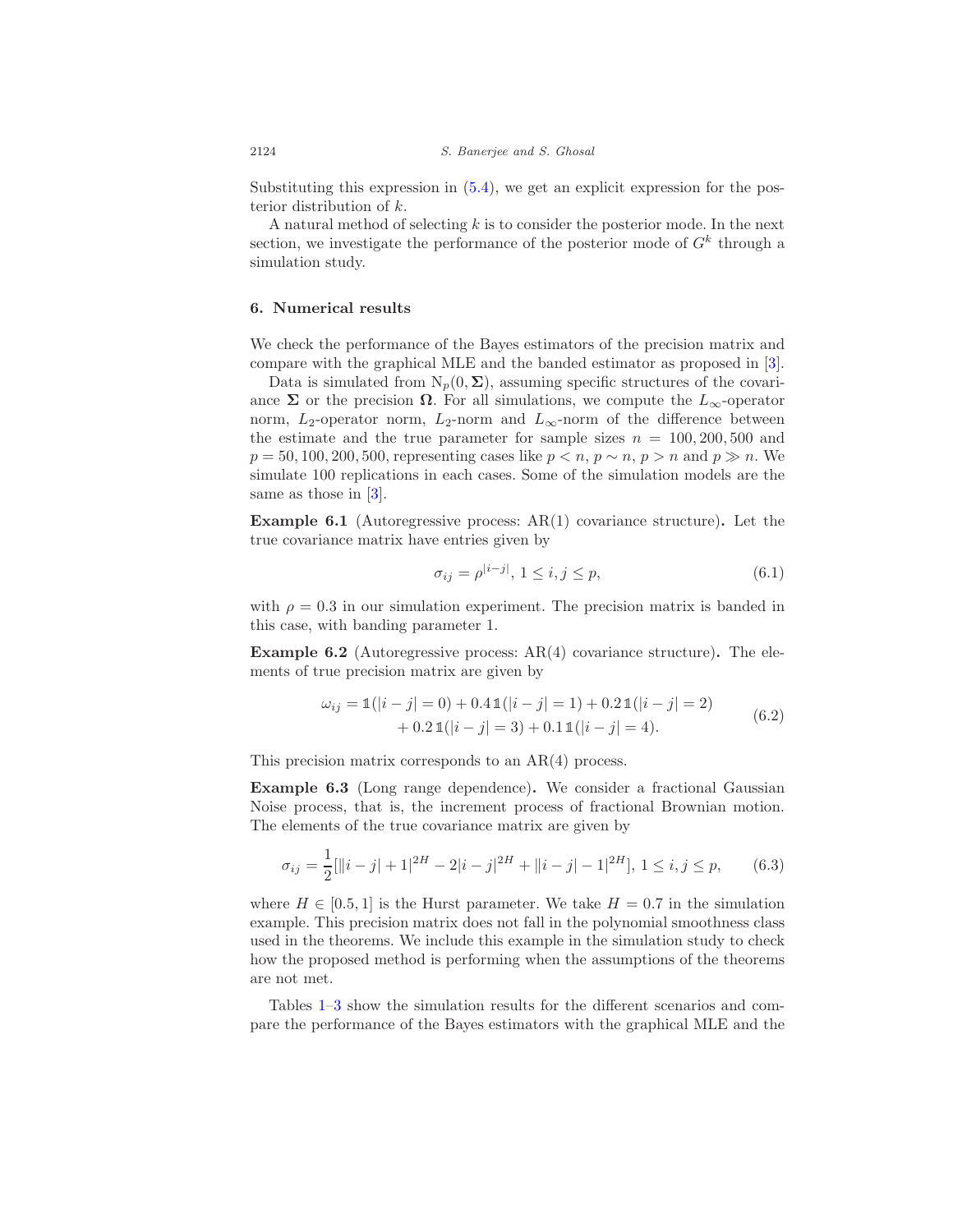| Norm                | <b>NILE</b> | $\begin{array}{r} \hline \mathbf{G}^{\mathrm{B}}_{L_{2}} \\ \hline 1.295 \\ (0.029) \\ (0.044) \\ (0.044) \\ (0.027) \\ (0.027) \\ (0.018) \\ (0.018) \\ \hline \end{array}$                                                                                                                            |                                                                                                                                                                                                                                                                                             | holesky                                                                                                                                                                                                                                                                                                 | L Io 2009 - 10 2009 - 10 2009 - 10 2009 - 10 2009 - 10 2009 - 10 2009 - 10 2009 - 10 2009 - 10 2009 - 10 2009 -<br>  10 2009 - 10 2009 - 10 2009 - 10 2009 - 10 2009 - 10 2009 - 10 2009 - 10 2009 - 10 2009 - 10 2009 - 10 2009<br> |  |  |                                                                                                                                                                                                                                                                                                                                                                                                                                      |
|---------------------|-------------|---------------------------------------------------------------------------------------------------------------------------------------------------------------------------------------------------------------------------------------------------------------------------------------------------------|---------------------------------------------------------------------------------------------------------------------------------------------------------------------------------------------------------------------------------------------------------------------------------------------|---------------------------------------------------------------------------------------------------------------------------------------------------------------------------------------------------------------------------------------------------------------------------------------------------------|--------------------------------------------------------------------------------------------------------------------------------------------------------------------------------------------------------------------------------------|--|--|--------------------------------------------------------------------------------------------------------------------------------------------------------------------------------------------------------------------------------------------------------------------------------------------------------------------------------------------------------------------------------------------------------------------------------------|
| $\infty, \infty$    |             |                                                                                                                                                                                                                                                                                                         |                                                                                                                                                                                                                                                                                             |                                                                                                                                                                                                                                                                                                         |                                                                                                                                                                                                                                      |  |  |                                                                                                                                                                                                                                                                                                                                                                                                                                      |
|                     |             |                                                                                                                                                                                                                                                                                                         |                                                                                                                                                                                                                                                                                             |                                                                                                                                                                                                                                                                                                         |                                                                                                                                                                                                                                      |  |  |                                                                                                                                                                                                                                                                                                                                                                                                                                      |
| $\mathcal{L}_{2,2}$ |             |                                                                                                                                                                                                                                                                                                         |                                                                                                                                                                                                                                                                                             |                                                                                                                                                                                                                                                                                                         |                                                                                                                                                                                                                                      |  |  |                                                                                                                                                                                                                                                                                                                                                                                                                                      |
|                     |             |                                                                                                                                                                                                                                                                                                         |                                                                                                                                                                                                                                                                                             |                                                                                                                                                                                                                                                                                                         |                                                                                                                                                                                                                                      |  |  |                                                                                                                                                                                                                                                                                                                                                                                                                                      |
|                     |             |                                                                                                                                                                                                                                                                                                         |                                                                                                                                                                                                                                                                                             |                                                                                                                                                                                                                                                                                                         |                                                                                                                                                                                                                                      |  |  |                                                                                                                                                                                                                                                                                                                                                                                                                                      |
|                     |             |                                                                                                                                                                                                                                                                                                         |                                                                                                                                                                                                                                                                                             |                                                                                                                                                                                                                                                                                                         |                                                                                                                                                                                                                                      |  |  |                                                                                                                                                                                                                                                                                                                                                                                                                                      |
| $L_\infty$          |             |                                                                                                                                                                                                                                                                                                         |                                                                                                                                                                                                                                                                                             |                                                                                                                                                                                                                                                                                                         |                                                                                                                                                                                                                                      |  |  |                                                                                                                                                                                                                                                                                                                                                                                                                                      |
|                     |             |                                                                                                                                                                                                                                                                                                         | $\begin{array}{l} \mathbf{G}^{\mathbf{B}}_{1175} \\ 1.175 \\ 0.027 \\ 0.030 \\ 0.021 \\ 0.033 \\ 0.033 \\ 0.01 \\ 0.033 \\ 0.01 \\ 0.01 \\ 0.01 \\ \end{array}$                                                                                                                             | $1.249$<br>$0.029$<br>$0.023$<br>$0.023$<br>$0.026$<br>$0.010$<br>$0.018$<br>$0.018$                                                                                                                                                                                                                    |                                                                                                                                                                                                                                      |  |  | $\begin{array}{l} 0.477\\ 0.008)\\ 0.374\\ 0.007)\\ 0.007\\ 0.008)\\ 0.008)\\ 0.008)\\ 0.005)\\ \end{array}$                                                                                                                                                                                                                                                                                                                         |
| $L_{\infty,\infty}$ |             |                                                                                                                                                                                                                                                                                                         |                                                                                                                                                                                                                                                                                             |                                                                                                                                                                                                                                                                                                         |                                                                                                                                                                                                                                      |  |  |                                                                                                                                                                                                                                                                                                                                                                                                                                      |
|                     |             |                                                                                                                                                                                                                                                                                                         |                                                                                                                                                                                                                                                                                             |                                                                                                                                                                                                                                                                                                         |                                                                                                                                                                                                                                      |  |  |                                                                                                                                                                                                                                                                                                                                                                                                                                      |
| $\mathcal{L}_{2,2}$ |             |                                                                                                                                                                                                                                                                                                         |                                                                                                                                                                                                                                                                                             |                                                                                                                                                                                                                                                                                                         |                                                                                                                                                                                                                                      |  |  |                                                                                                                                                                                                                                                                                                                                                                                                                                      |
|                     |             |                                                                                                                                                                                                                                                                                                         |                                                                                                                                                                                                                                                                                             |                                                                                                                                                                                                                                                                                                         |                                                                                                                                                                                                                                      |  |  |                                                                                                                                                                                                                                                                                                                                                                                                                                      |
| ${\cal L}_2$        |             |                                                                                                                                                                                                                                                                                                         |                                                                                                                                                                                                                                                                                             |                                                                                                                                                                                                                                                                                                         |                                                                                                                                                                                                                                      |  |  |                                                                                                                                                                                                                                                                                                                                                                                                                                      |
|                     |             |                                                                                                                                                                                                                                                                                                         |                                                                                                                                                                                                                                                                                             |                                                                                                                                                                                                                                                                                                         |                                                                                                                                                                                                                                      |  |  |                                                                                                                                                                                                                                                                                                                                                                                                                                      |
| $L_\infty$          |             |                                                                                                                                                                                                                                                                                                         |                                                                                                                                                                                                                                                                                             |                                                                                                                                                                                                                                                                                                         |                                                                                                                                                                                                                                      |  |  |                                                                                                                                                                                                                                                                                                                                                                                                                                      |
|                     |             |                                                                                                                                                                                                                                                                                                         |                                                                                                                                                                                                                                                                                             |                                                                                                                                                                                                                                                                                                         |                                                                                                                                                                                                                                      |  |  |                                                                                                                                                                                                                                                                                                                                                                                                                                      |
| $L_{\infty,\infty}$ |             | $\begin{array}{l} 1.420 \\[-2.0ex] 1.152 \\[-2.0ex] 0.023 \\[-2.0ex] 0.033 \\[-2.0ex] 0.033 \\[-2.0ex] 0.035 \\[-2.0ex] 0.035 \\[-2.0ex] 0.035 \\[-2.0ex] 0.035 \\[-2.0ex] 0.035 \\[-2.0ex] 0.035 \\[-2.0ex] 0.035 \\[-2.0ex] 0.035 \\[-2.0ex] 0.035 \\[-2.0ex] 0.035 \\[-2.0ex] 0.035 \\[-2.0ex] 0.03$ | $\begin{array}{l} 1.295 \\ 1.0104 \\ 1.011 \\ 0.0104 \\ 0.0104 \\ 0.0004 \\ 0.0004 \\ 0.0004 \\ 0.0004 \\ 0.0004 \\ 0.0004 \\ 0.0004 \\ 0.0004 \\ 0.0004 \\ 0.0004 \\ 0.0004 \\ 0.0004 \\ 0.0004 \\ 0.0004 \\ 0.0004 \\ 0.0004 \\ 0.0004 \\ 0.0004 \\ 0.0004 \\ 0.0004 \\ 0.0004 \\ 0.0004$ | $\begin{smallmatrix} 1.372 \\ 1.027 \\ 1.017 \\ 1.018 \\ 1.019 \\ 1.010 \\ 1.010 \\ 1.010 \\ 1.010 \\ 1.010 \\ 1.010 \\ 1.010 \\ 1.010 \\ 1.010 \\ 1.010 \\ 1.010 \\ 1.010 \\ 1.010 \\ 1.010 \\ 1.010 \\ 1.010 \\ 1.010 \\ 1.010 \\ 1.010 \\ 1.010 \\ 1.010 \\ 1.010 \\ 1.010 \\ 1.010 \\ 1.010 \\ 1.0$ |                                                                                                                                                                                                                                      |  |  | $\begin{array}{l} 525 \\ 520 \\ 0 \\ 0 \\ 0 \\ \end{array} \begin{array}{l} 520 \\ 0 \\ 0 \\ 0 \\ 0 \\ \end{array} \begin{array}{l} 520 \\ 0 \\ 0 \\ 0 \\ 0 \\ 0 \\ \end{array} \end{array} \begin{array}{l} 520 \\ 0 \\ 0 \\ 0 \\ 0 \\ 0 \\ 0 \\ 0 \\ \end{array} \begin{array}{l} 520 \\ 0 \\ 0 \\ 0 \\ 0 \\ 0 \\ 0 \\ 0 \\ \end{array} \begin{array}{l} 520 \\ 0 \\ 0 \\ 0 \\ 0 \\ 0 \\ 0 \\ 0 \\ \end{array} \begin{array}{l} 5$ |
|                     |             |                                                                                                                                                                                                                                                                                                         |                                                                                                                                                                                                                                                                                             |                                                                                                                                                                                                                                                                                                         |                                                                                                                                                                                                                                      |  |  |                                                                                                                                                                                                                                                                                                                                                                                                                                      |
| $\mathcal{L}_{2,2}$ |             |                                                                                                                                                                                                                                                                                                         |                                                                                                                                                                                                                                                                                             |                                                                                                                                                                                                                                                                                                         |                                                                                                                                                                                                                                      |  |  |                                                                                                                                                                                                                                                                                                                                                                                                                                      |
|                     |             |                                                                                                                                                                                                                                                                                                         |                                                                                                                                                                                                                                                                                             |                                                                                                                                                                                                                                                                                                         |                                                                                                                                                                                                                                      |  |  |                                                                                                                                                                                                                                                                                                                                                                                                                                      |
| ${\cal L}_2$        |             |                                                                                                                                                                                                                                                                                                         |                                                                                                                                                                                                                                                                                             |                                                                                                                                                                                                                                                                                                         |                                                                                                                                                                                                                                      |  |  |                                                                                                                                                                                                                                                                                                                                                                                                                                      |
|                     |             |                                                                                                                                                                                                                                                                                                         |                                                                                                                                                                                                                                                                                             |                                                                                                                                                                                                                                                                                                         |                                                                                                                                                                                                                                      |  |  |                                                                                                                                                                                                                                                                                                                                                                                                                                      |
| $L_\infty$          |             |                                                                                                                                                                                                                                                                                                         |                                                                                                                                                                                                                                                                                             |                                                                                                                                                                                                                                                                                                         |                                                                                                                                                                                                                                      |  |  |                                                                                                                                                                                                                                                                                                                                                                                                                                      |
|                     |             |                                                                                                                                                                                                                                                                                                         |                                                                                                                                                                                                                                                                                             |                                                                                                                                                                                                                                                                                                         |                                                                                                                                                                                                                                      |  |  |                                                                                                                                                                                                                                                                                                                                                                                                                                      |
| $L_{\infty,\infty}$ |             | $\begin{array}{c} 1.805 \\ (0.028) \\ 1.443 \\ (0.022) \\ (0.030) \\ 7.783 \\ (0.030) \\ 1.066 \\ (0.017) \end{array}$                                                                                                                                                                                  |                                                                                                                                                                                                                                                                                             | $\begin{array}{l} 1.763 \\ 0.028 \\ 1.406 \\ 1.406 \\ 7.505 \\ 0.022 \\ 1.028 \\ 0.017 \end{array}$                                                                                                                                                                                                     |                                                                                                                                                                                                                                      |  |  |                                                                                                                                                                                                                                                                                                                                                                                                                                      |
|                     |             |                                                                                                                                                                                                                                                                                                         |                                                                                                                                                                                                                                                                                             |                                                                                                                                                                                                                                                                                                         |                                                                                                                                                                                                                                      |  |  |                                                                                                                                                                                                                                                                                                                                                                                                                                      |
| $L_{\rm 2,2}$       |             |                                                                                                                                                                                                                                                                                                         |                                                                                                                                                                                                                                                                                             |                                                                                                                                                                                                                                                                                                         |                                                                                                                                                                                                                                      |  |  |                                                                                                                                                                                                                                                                                                                                                                                                                                      |
|                     |             |                                                                                                                                                                                                                                                                                                         |                                                                                                                                                                                                                                                                                             |                                                                                                                                                                                                                                                                                                         |                                                                                                                                                                                                                                      |  |  |                                                                                                                                                                                                                                                                                                                                                                                                                                      |
| $\mathcal{L}_2$     |             |                                                                                                                                                                                                                                                                                                         |                                                                                                                                                                                                                                                                                             |                                                                                                                                                                                                                                                                                                         |                                                                                                                                                                                                                                      |  |  |                                                                                                                                                                                                                                                                                                                                                                                                                                      |
|                     |             |                                                                                                                                                                                                                                                                                                         |                                                                                                                                                                                                                                                                                             |                                                                                                                                                                                                                                                                                                         |                                                                                                                                                                                                                                      |  |  |                                                                                                                                                                                                                                                                                                                                                                                                                                      |
| $L_{\infty}$        |             |                                                                                                                                                                                                                                                                                                         |                                                                                                                                                                                                                                                                                             |                                                                                                                                                                                                                                                                                                         |                                                                                                                                                                                                                                      |  |  |                                                                                                                                                                                                                                                                                                                                                                                                                                      |
|                     |             |                                                                                                                                                                                                                                                                                                         |                                                                                                                                                                                                                                                                                             |                                                                                                                                                                                                                                                                                                         |                                                                                                                                                                                                                                      |  |  |                                                                                                                                                                                                                                                                                                                                                                                                                                      |

 $\label{thm:thm:main} \textsc{TABLE 1.}\; \textit{Simulation results for AR(1) model based on 100 repetitions; figures in parentheses in the case standard errors}$  $\Gamma$ ABLE  $1$ . Simulation results for  $AR(1)$  model based on 100 replications; figures in parentheses indicate standard errors Convergence rates for estimating large precision matrices 2125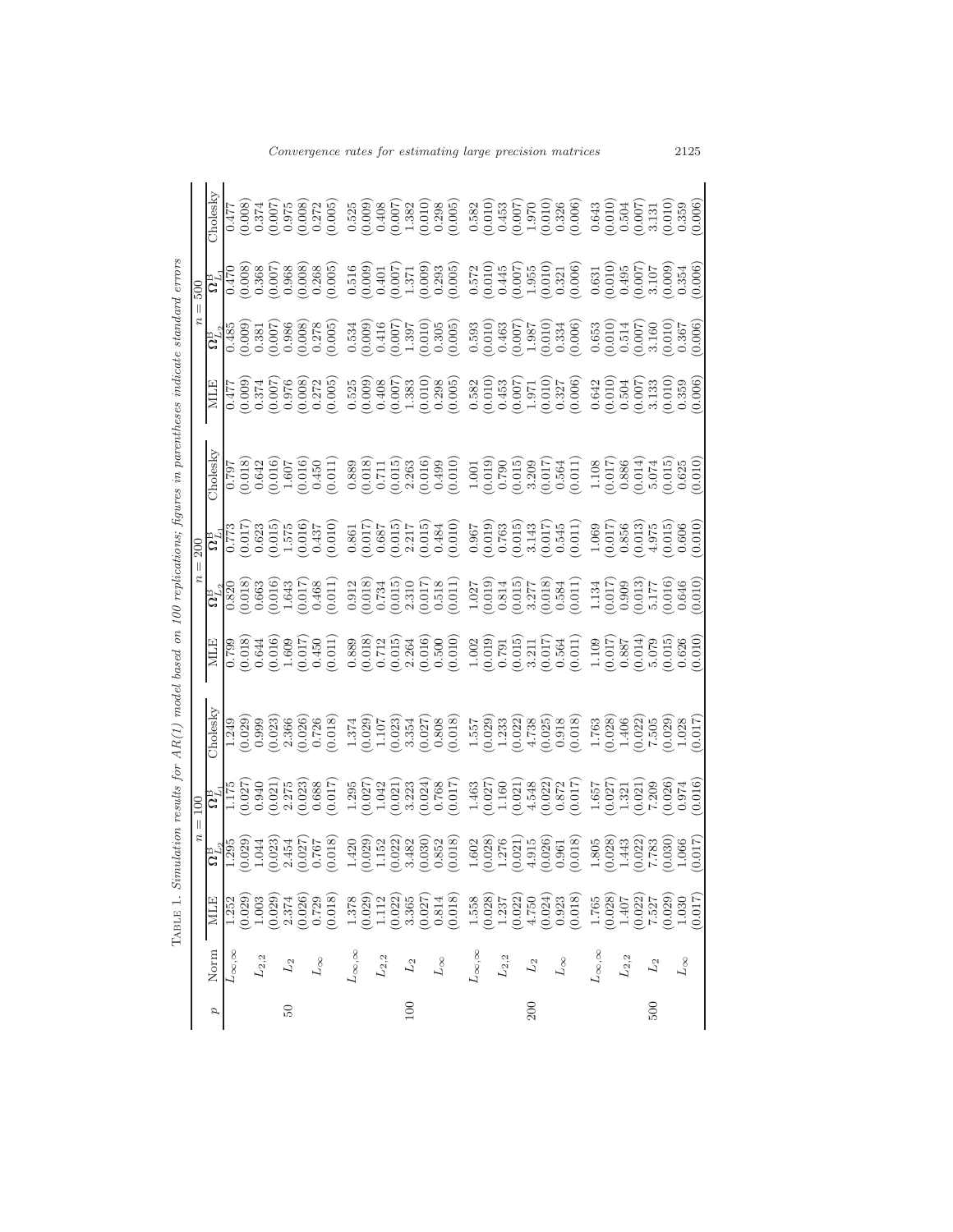| 00 <sub>2</sub>                                           | 200                                                                                                                                                                                                                                                                                                                                                                                                                                     | $\overline{001}$                                                 | $\mathcal{C}$                                                        | ರ                                                                                                                          |
|-----------------------------------------------------------|-----------------------------------------------------------------------------------------------------------------------------------------------------------------------------------------------------------------------------------------------------------------------------------------------------------------------------------------------------------------------------------------------------------------------------------------|------------------------------------------------------------------|----------------------------------------------------------------------|----------------------------------------------------------------------------------------------------------------------------|
| $L_{\infty,\infty}$<br>$L_{2,2}$<br>$L_{\infty}$<br>$L_2$ | $L_{\infty,\infty}$<br>$L_\infty$<br>$L_{\rm 2,2}$<br>$L_2$                                                                                                                                                                                                                                                                                                                                                                             | $L_{\infty,\infty}$<br>$L_\infty$<br>$L_{\rm 2,2}$<br>$\cal L_2$ | $L_{\infty, \infty}$<br>$L_{2,2}$<br>$L_{\infty}$<br>$\mathcal{L}_2$ | Norm                                                                                                                       |
|                                                           |                                                                                                                                                                                                                                                                                                                                                                                                                                         |                                                                  |                                                                      | IABLE 2.<br><b>NILE</b>                                                                                                    |
|                                                           | $\begin{array}{l} \bf{C} \\[-1.5mm] \bf{1} \\[-1.5mm] \bf{1} \\[-1.5mm] \bf{1} \\[-1.5mm] \bf{1} \\[-1.5mm] \bf{1} \\[-1.5mm] \bf{1} \\[-1.5mm] \bf{1} \\[-1.5mm] \bf{1} \\[-1.5mm] \bf{1} \\[-1.5mm] \bf{1} \\[-1.5mm] \bf{1} \\[-1.5mm] \bf{1} \\[-1.5mm] \bf{1} \\[-1.5mm] \bf{1} \\[-1.5mm] \bf{1} \\[-1.5mm] \bf{1} \\[-1.5mm] \bf{1} \\[-1.$                                                                                      |                                                                  |                                                                      |                                                                                                                            |
|                                                           | $\begin{array}{l l} \hline \mathbf{G} & \mathbf{G} & \mathbf{G} & \mathbf{G} & \mathbf{G} & \mathbf{G} \\ \hline \mathbf{G} & \mathbf{G} & \mathbf{G} & \mathbf{G} & \mathbf{G} & \mathbf{G} & \mathbf{G} \\ \hline \mathbf{G} & \mathbf{G} & \mathbf{G} & \mathbf{G} & \mathbf{G} & \mathbf{G} & \mathbf{G} \\ \hline \mathbf{G} & \mathbf{G} & \mathbf{G} & \mathbf{G} & \mathbf{G} & \mathbf{G} & \mathbf{G} \\ \hline \mathbf{G} &$ |                                                                  |                                                                      |                                                                                                                            |
|                                                           |                                                                                                                                                                                                                                                                                                                                                                                                                                         |                                                                  |                                                                      | <b>Cholesky</b>                                                                                                            |
| (0.006)                                                   | $\begin{array}{l} 1.078\\ 0.000\\ 0.010\\ 0.000\\ 0.000\\ 0.000\\ 0.000\\ 0.000\\ 0.000\\ 0.000\\ 0.000\\ 0.000\\ 0.000\\ 0.000\\ 0.000\\ 0.000\\ 0.000\\ 0.000\\ 0.000\\ 0.000\\ 0.000\\ 0.000\\ 0.000\\ 0.000\\ 0.000\\ 0.000\\ 0.000\\ 0.000\\ 0.000\\ 0.000\\ 0.$                                                                                                                                                                   |                                                                  |                                                                      | <b>NILE</b>                                                                                                                |
|                                                           | $\begin{array}{l} \mathbf{G}^{L1}_{11} \\ \mathbf{G}^{L2}_{12} \\ \mathbf{G}^{L3}_{13} \\ \mathbf{G}^{L1}_{12} \\ \mathbf{G}^{L2}_{13} \\ \mathbf{G}^{L3}_{14} \\ \mathbf{G}^{L1}_{15} \\ \mathbf{G}^{L2}_{15} \\ \mathbf{G}^{L3}_{16} \\ \mathbf{G}^{L1}_{16} \\ \mathbf{G}^{L2}_{16} \\ \mathbf{G}^{L3}_{16} \\ \mathbf{G}^{L3}_{16} \\ \mathbf{G}^{L3}_{16} \\ \mathbf{G}^{L3}_{16} \\ \mathbf$                                      |                                                                  |                                                                      |                                                                                                                            |
|                                                           | $\begin{array}{c} \begin{array}{c} \textbf{0.7}_{1,1} \\ \textbf{1.6}_{1,2} \\ \textbf{2.5}_{1,3} \\ \textbf{3.5}_{1,4} \\ \textbf{4.5}_{1,5} \\ \textbf{5.5}_{1,6} \\ \textbf{6.5}_{1,6} \\ \textbf{7.5}_{1,6} \\ \textbf{8.5}_{1,7} \\ \textbf{9.5}_{1,7} \\ \textbf{1.6}_{1,7} \\ \textbf{1.6}_{1,7} \\ \textbf{1.6}_{1,7} \\ \textbf{1.6}_{1,7} \\ \textbf{1.6}_{1,7} \\ \textbf{1.6}_{1,7$                                         |                                                                  |                                                                      |                                                                                                                            |
|                                                           |                                                                                                                                                                                                                                                                                                                                                                                                                                         |                                                                  |                                                                      | Simulation results for $AR(4)$ model based on 100 replications; figures in parentheses indicate standard errors<br>holesky |
|                                                           |                                                                                                                                                                                                                                                                                                                                                                                                                                         |                                                                  |                                                                      | <b>NILE</b>                                                                                                                |
|                                                           | $\begin{array}{c} \mathbf{G}_{12}^{D_1}\\ \mathbf{G}_{21}^{D_2}\\ \mathbf{G}_{32}^{D_3}\\ \mathbf{G}_{42}^{D_4}\\ \mathbf{G}_{53}^{D_5}\\ \mathbf{G}_{63}^{D_6}\\ \mathbf{G}_{73}^{D_6}\\ \mathbf{G}_{83}^{D_7}\\ \mathbf{G}_{93}^{D_8}\\ \mathbf{G}_{93}^{D_6}\\ \mathbf{G}_{93}^{D_6}\\ \mathbf{G}_{93}^{D_6}\\ \mathbf{G}_{93}^{D_6}\\ \mathbf{G}_{93}^{D_6}\\ \mathbf{G}_{93}^{D_6}\\ \mathbf$                                      |                                                                  |                                                                      | $\boldsymbol{u}$                                                                                                           |
|                                                           | $\begin{array}{l} 0.636 \\[-4pt] 0.6368 \\[-4pt] 0.6368 \\[-4pt] 0.6368 \\[-4pt] 0.6368 \\[-4pt] 0.6368 \\[-4pt] 0.6368 \\[-4pt] 0.6368 \\[-4pt] 0.6368 \\[-4pt] 0.6368 \\[-4pt] 0.6368 \\[-4pt] 0.6368 \\[-4pt] 0.6368 \\[-4pt] 0.6368 \\[-4pt] 0.6368 \\[-4pt] 0.6368 \\[-4pt] 0.6368 \\[-4pt] 0.6368 \\[-4$                                                                                                                          |                                                                  |                                                                      | $\parallel$                                                                                                                |
| (0.004)                                                   |                                                                                                                                                                                                                                                                                                                                                                                                                                         |                                                                  | 179.0                                                                | Cholesky                                                                                                                   |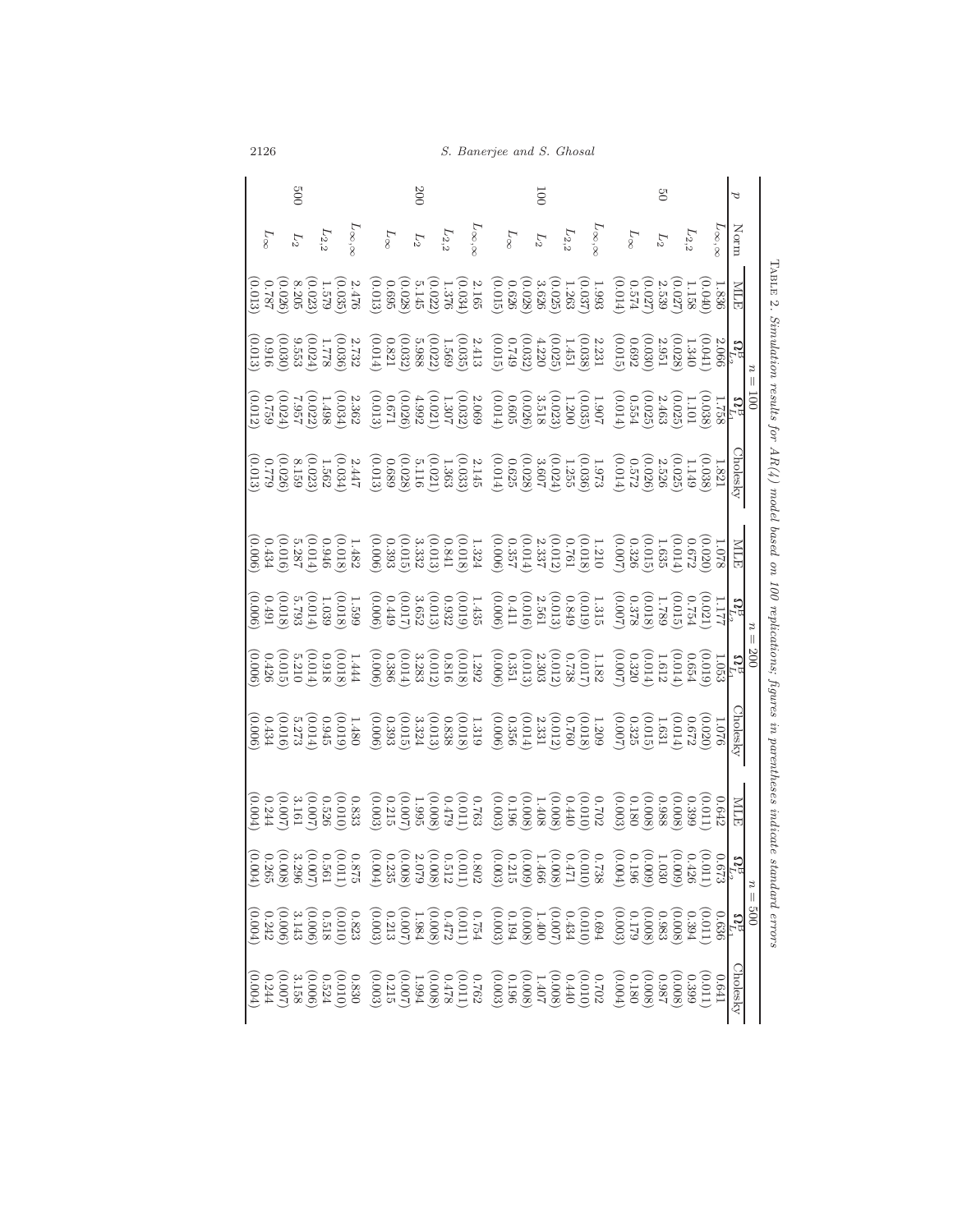Convergence rates for estimating large precision matrices 2127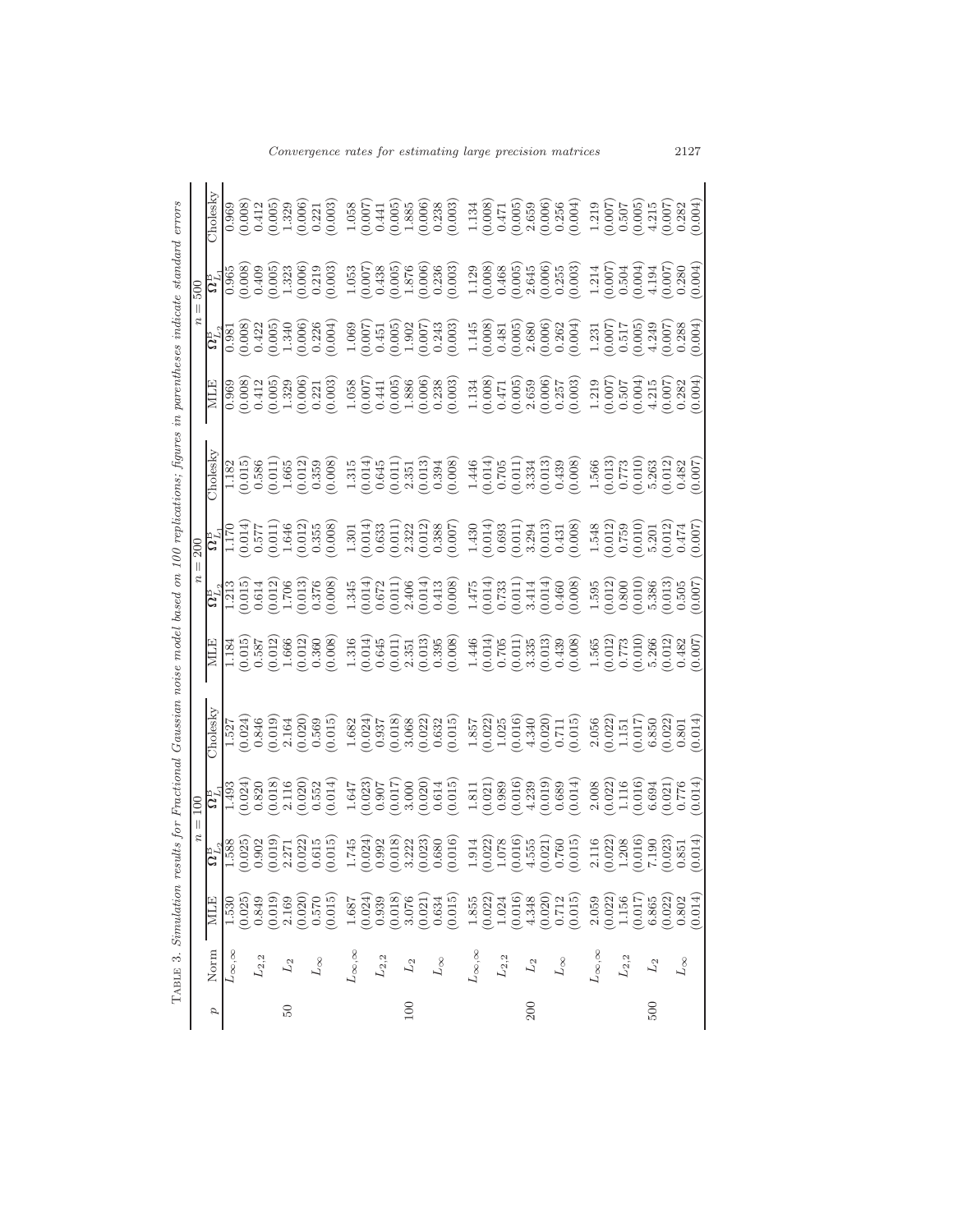

Fig 3. Figures showing log-posterior probabilities of graphs corresponding to different banding parameters  $k$ . The graphs are trimmed for larger values of  $k$  as the log-posterior probabilities decay further.

banded estimator obtained in [3] based on a modified Cholesky decomposition. The banding parameter  $k$  is chosen using the bandwidth estimation method discussed in Section 5. Figure 3 shows the log-posterior probabilities of the graphs corresponding to banding parameter  $k$  for prior distribution of  $k$  given by  $\rho_k \propto \exp(-k^4)$ .

# 7. Proofs

In this section we provide the proofs of the theorems and lemmas stated in Section 4. Proofs of these results will require some additional lemmas and propositions, which we include in the Appendix.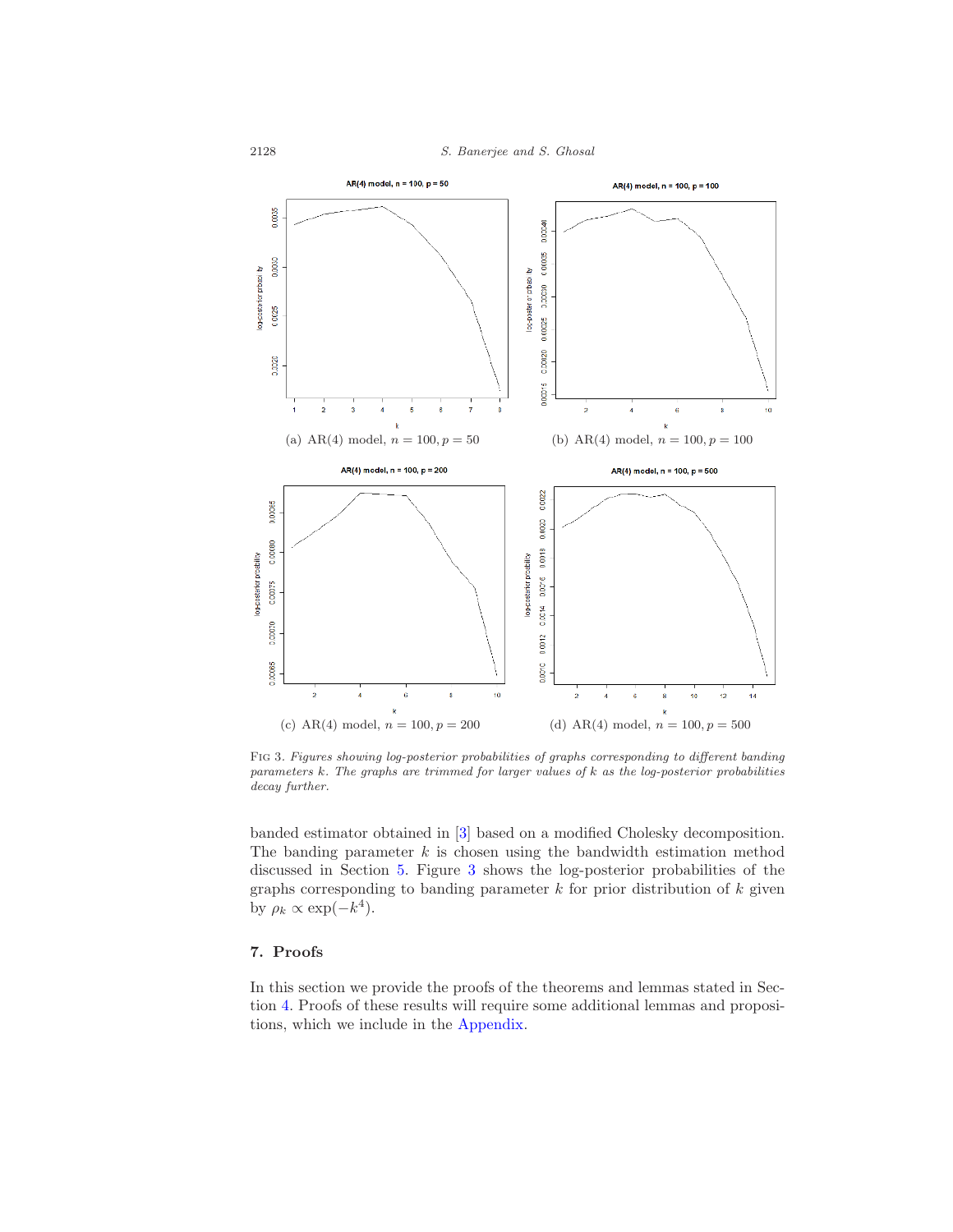*Proof of Proposition 4.2.* Let the true covariance matrix be denoted by  $\Sigma_0$ , that is,  $\Omega_0 = \Sigma_0^{-1}$  and  $\Gamma_0$  is the inverse of the banded version of  $\Omega_0$ , that is  $\Gamma_0 =$  $(B_k(\Omega_0))^{-1}$ . This is well defined for sufficiently large k since  $B_k(\Omega_0)$  is close to the non-singular matrix  $\Omega_0$  (even in  $L_{\infty}$  operator norm). The  $L_{\infty}$ -operator norm of the difference between the graphical MLE  $\widehat{\Omega}^M$  and the true precision matrix  $\Omega_0$  can be written as

$$
\|\widehat{\Omega}^{\mathcal{M}} - \Omega_0\|_{(\infty,\infty)} \le \|\widehat{\Omega}^{\mathcal{M}} - B_k(\Omega_0)\|_{(\infty,\infty)} + \|\Omega_0 - B_k(\Omega_0)\|_{(\infty,\infty)}.
$$
 (7.1)

As shown in [19], in a decomposable Gaussian graphical model with precision matrix  $\mathbf{\Omega} = \mathbf{\Sigma}^{-1}$ , we have,

$$
\sum_{j=1}^{p-k} (\Omega_{C_j})^0 - \sum_{j=2}^{p-k} (\Omega_{S_j})^0 = \sum_{j=1}^{p-k} (\Sigma_{C_j}^{-1})^0 - \sum_{j=2}^{p-k} (\Sigma_{S_j}^{-1})^0.
$$

In our case we shall be working with  $B_k(\Omega_0)$  and the corresponding inverse matrix  $\Gamma_0$ . Using the above representation and also the form of the graphical MLE, the first term on the right side of the bound in equation (7.1) can be written as,

$$
\begin{aligned}&\left\|\sum_{j=1}^{p-k}\left(\boldsymbol{S}_{C_{j}}^{-1}\right)^{0}-\sum_{j=2}^{p-k}\left(\boldsymbol{S}_{S_{j}}^{-1}\right)^{0}-\sum_{j=1}^{p-k}\left(\boldsymbol{\Omega}_{0,C_{j}}\right)^{0}+\sum_{j=2}^{p-k}\left(\boldsymbol{\Omega}_{0,S_{j}}\right)^{0}\right\|_{\left(\infty,\infty\right)}\\&=\left\|\sum_{j=1}^{p-k}\left(\boldsymbol{S}_{C_{j}}^{-1}\right)^{0}-\sum_{j=2}^{p-k}\left(\boldsymbol{S}_{S_{j}}^{-1}\right)^{0}-\sum_{j=1}^{p-k}\left(\boldsymbol{\Gamma}_{0,C_{j}}^{-1}\right)^{0}+\sum_{j=2}^{p-k}\left(\boldsymbol{\Gamma}_{0,S_{j}}^{-1}\right)^{0}\right\|_{\left(\infty,\infty\right)}\\&\leq\left\|\sum_{j=1}^{p-k}\left(\left(\boldsymbol{S}_{C_{j}}^{-1}\right)^{0}-\left(\boldsymbol{\Gamma}_{0,C_{j}}^{-1}\right)^{0}\right)\right\|_{\left(\infty,\infty\right)}+\left\|\sum_{j=2}^{p-k}\left(\left(\boldsymbol{S}_{S_{j}}^{-1}\right)^{0}-\left(\boldsymbol{\Gamma}_{0,S_{j}}^{-1}\right)^{0}\right)\right\|_{\left(\infty,\infty\right)}.\end{aligned}
$$

Using the fact that there are only  $(2k+1)$  terms in above expressions inside the norms which have a given row non-zero, it follows that

$$
\left\| \sum_{j=1}^{p-k} \left\{ \left( \mathbf{S}_{C_j}^{-1} \right)^0 - \left( \mathbf{\Gamma}_{0,C_j}^{-1} \right)^0 \right\} \right\|_{(\infty,\infty)}
$$
\n
$$
= \max_{l} \sum_{l'} \left| \left[ \sum_{j=1}^{p-k} \left\{ \left( \mathbf{S}_{C_j}^{-1} \right)^0 - \left( \mathbf{\Gamma}_{0,C_j}^{-1} \right)^0 \right\} \right]_{(l,l')} \right|
$$
\n
$$
\leq \max_{l} \sum_{j=1}^{p-k} \sum_{l'} \left| \left[ \left( \mathbf{S}_{C_j}^{-1} \right)^0 - \left( \mathbf{\Gamma}_{0,C_j}^{-1} \right)^0 \right]_{(l,l')} \right|
$$
\n
$$
\leq (2k+1) \max_{j} \max_{l'} \sum_{l'} \left| \left[ \mathbf{S}_{C_j}^{-1} - \mathbf{\Gamma}_{0,C_j}^{-1} \right]_{(l,l')} \right|
$$
\n
$$
= (2k+1) \max_{j} \left\| \mathbf{S}_{C_j}^{-1} - \mathbf{\Gamma}_{0,C_j}^{-1} \right\|_{(\infty,\infty)}
$$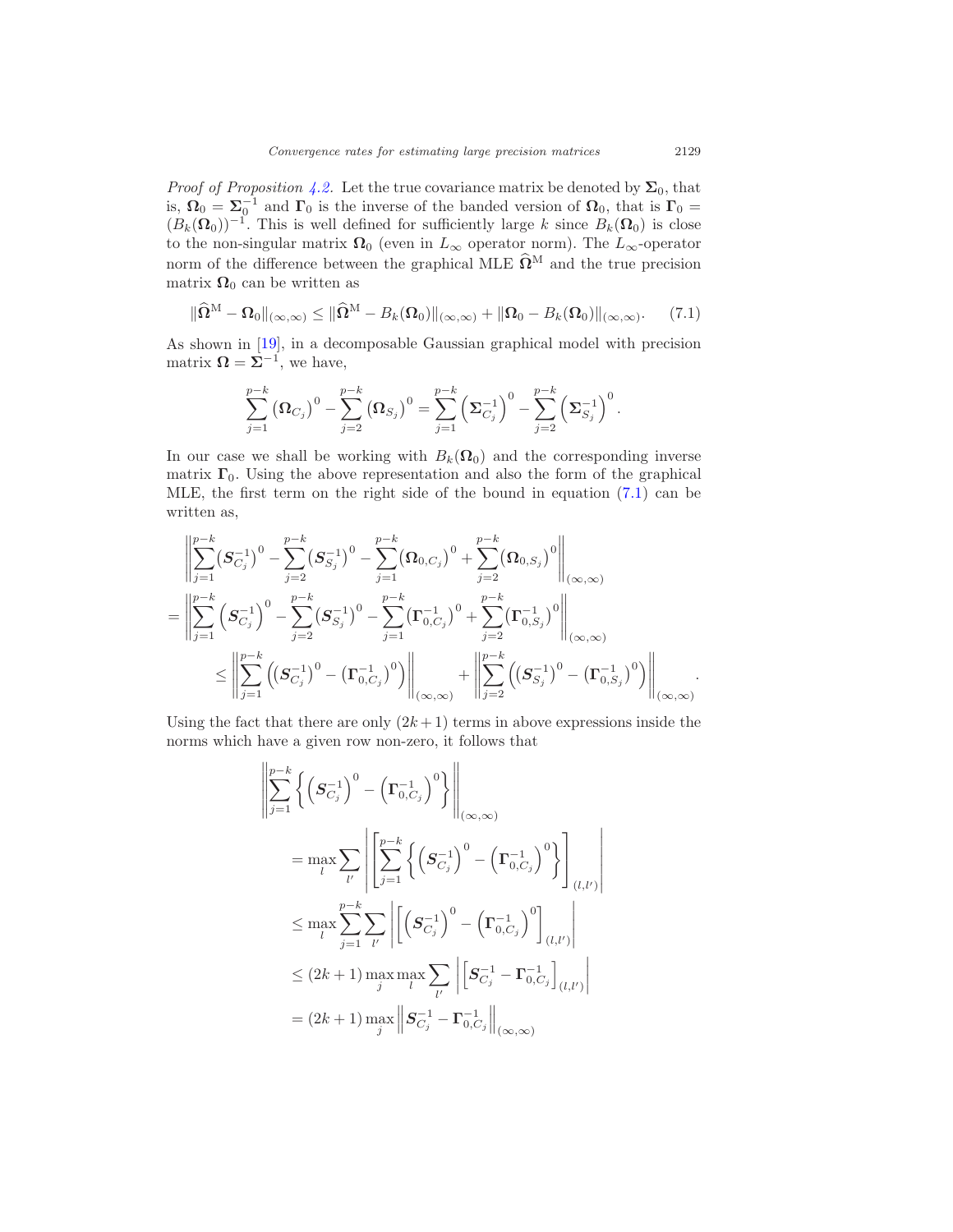$$
\lesssim k^{3/2} \max_{j} \left\| S_{C_j}^{-1} - \Gamma_{0,C_j}^{-1} \right\|_{(2,2)},
$$
\n(7.2)

where the subscript  $(l, l')$  on the matrices above stand for their respective  $(l, l')$ th entries. Using the multiplicative inequality  $||AB|| \le ||A|| ||B||$  of operator norms, we have

$$
\max_{j} \left\| S_{C_{j}}^{-1} - \Gamma_{0,C_{j}}^{-1} \right\|_{(2,2)} \n= \max_{j} \left\| \Gamma_{0,C_{j}}^{-1} (\Gamma_{0,C_{j}} - S_{C_{j}}) S_{C_{j}}^{-1} \right\|_{(2,2)} \n\leq \max_{j} \left\{ \left\| \Gamma_{0,C_{j}}^{-1} \right\|_{(2,2)} \left\| \Gamma_{0,C_{j}} - S_{C_{j}} \right\|_{(2,2)} \left\| S_{C_{j}}^{-1} \right\|_{(2,2)} \right\}.
$$
\n(7.3)

The middle term  $\|\Gamma_{0,C_j} - \mathbf{S}_{C_j}\|_{(2,2)}$  in the above expression is bounded by

$$
\left\| \Sigma_{0,C_j} - S_{C_j} \right\|_{(2,2)} + \left\| \Gamma_{0,C_j} - \Sigma_{0,C_j} \right\|_{(2,2)}.
$$
 (7.4)

We now estimate the norm difference between the matrices  $\Gamma_0$  and  $\Sigma_0$ . We have,

$$
\begin{array}{rcl}\n\|\mathbf{\Gamma}_0 - \mathbf{\Sigma}_0\|_{(2,2)} & = & \left\|\mathbf{\Gamma}_0(\mathbf{\Sigma}_0^{-1} - \mathbf{\Gamma}_0^{-1})\mathbf{\Sigma}_0\right\|_{(2,2)} \\
& = & \left\|\mathbf{\Gamma}_0\left(\mathbf{\Omega}_0 - B_k(\mathbf{\Omega}_0)\right)\mathbf{\Sigma}_0\right\|_{(2,2)} \\
& \leq & \left\|\mathbf{\Gamma}_0\right\|_{(2,2)} \left\|\mathbf{\Omega}_0 - B_k(\mathbf{\Omega}_0)\right\|_{(2,2)} \left\|\mathbf{\Sigma}_0\right\|_{(2,2)}.\n\end{array} \tag{7.5}
$$

Now,  $\|\mathbf{\Sigma}_0\|_{(2,2)} = (\text{eig}_1(\mathbf{\Omega}_0))^{-1} \leq \varepsilon_0^{-1}$  by assumption and

$$
\|\boldsymbol{\Omega}_0-B_k(\boldsymbol{\Omega}_0)\|_{(2,2)}\leq \|\boldsymbol{\Omega}_0-B_k(\boldsymbol{\Omega}_0)\|_{(\infty,\infty)}\leq \gamma(k)
$$

since  $\Omega_0 \in \mathcal{U}(\varepsilon_0, \gamma)$ . Also,  $\|\Gamma_0\|_{(2,2)} = (\text{eig}_1(B_k(\Omega_0)))^{-1}$ . Note that  $B_k(\Omega_0) \ge$  $\Omega_0 - \gamma(k)I$ , which has minimum eigenvalue bounded away from zero by the assumption on  $\Omega_0$  and since  $\gamma(k) \to 0$ . Thus, equation (7.5) gives,

$$
\|\Gamma_0 - \Sigma_0\|_{(2,2)} = O(\gamma(k)).\tag{7.6}
$$

The above norm bound also applies to the difference of corresponding submatrices defined by the cliques and separators of the graph. Also note that

$$
\left\| \Gamma_{0,C_j}^{-1} \right\|_{(2,2)} \le \left\| \Omega_{0,C_j} \right\|_{(2,2)} \le \left\| \Omega_0 \right\|_{(2,2)} \le \varepsilon_0^{-1}
$$

as  $\Gamma_{0,C_j}^{-1} \leq (B_k(\Omega_0))_{C_j} = \Omega_{0,C_j}$  and  $\Omega_0 \in \mathcal{U}(\varepsilon_0,\gamma)$ . Further,  $\|\Sigma_{0,C_j}\|_{(2,2)} \leq$  $\|\mathbf{\Sigma}_0\|_{(2,2)} = (\text{eig}_1(\mathbf{\Omega}_0))^{-1} \leq \varepsilon_0^{-1}$ . Thus applying Lemma A.4 with  $r = 2$  and  $\mathbf{D} = \mathbf{\Sigma}_{0,C_j}$ , we obtain

$$
P\left(\max_{j} \left\|S_{C_j}^{-1}\right\|_{(2,2)} \ge M_1\right) \le p \max_{j} P\left(\left\|S_{C_j}^{-1}\right\|_{(2,2)} \ge M_1\right) \le M_1' pk^2 \exp[-m_1nk^{-2}]
$$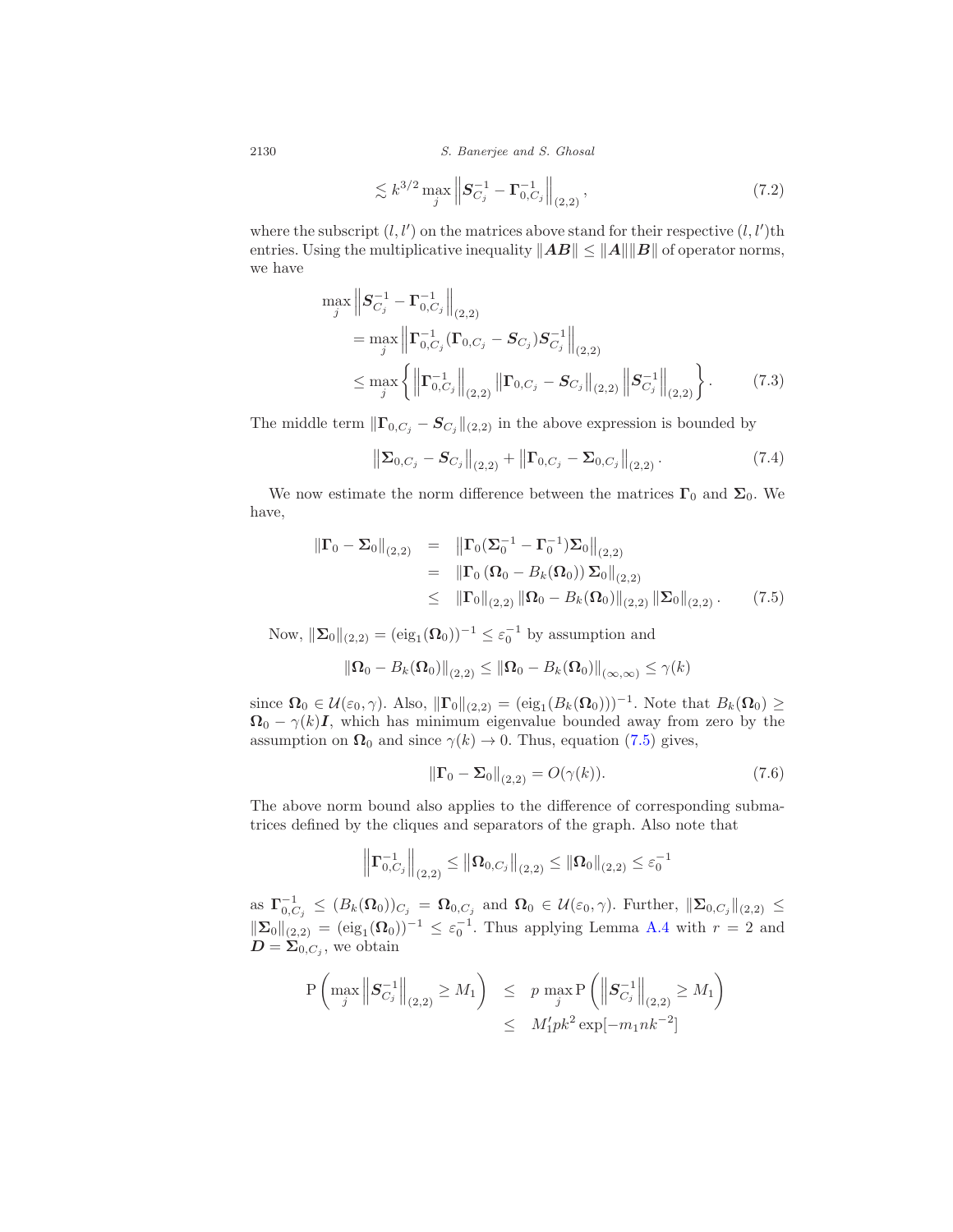for some constant  $M_1, M'_1, m_1 > 0$ , while from Lemma A.3,

$$
\mathbf{P}\left(\max_{j} \left\|\mathbf{\Sigma}_{0,C_j} - \mathbf{S}_{C_j}\right\|_{(2,2)} \ge t\right) \le M_2 p k^2 \exp[-m_2 n k^{-2} t^2]
$$

for  $|t| < m'_2$  for some constants  $M_2, m_2, m'_2 > 0$ . Now choose  $t = Ak(n^{-1} \log p)^{1/2}$ for some sufficiently large  $A$  to get the bound, using equations  $(7.2)$ ,  $(7.3)$ ,  $(7.4)$ and (7.6),

$$
\left\| \sum_{j=1}^{p-k} \left( \left( \mathbf{S}_{C_j}^{-1} \right)^0 - \left( \mathbf{\Sigma}_{0,C_j}^{-1} \right)^0 \right) \right\|_{(\infty,\infty)} = O_P \left( k^{5/2} (n^{-1} \log p)^{1/2} + k^{3/2} \gamma(k) \right).
$$
\n(7.7)

By a similar argument, we can establish that

$$
\left\| \sum_{j=2}^{p-k} \left( \left( \mathbf{S}_{S_j}^{-1} \right)^0 - \left( \mathbf{\Sigma}_{0,S_j}^{-1} \right)^0 \right) \right\|_{(\infty,\infty)} = O_P \left( k^{5/2} (n^{-1} \log p)^{1/2} + k^{3/2} \gamma(k) \right).
$$
\n(7.8)

Therefore, as  $\|\mathbf{\Omega}_0 - B_k(\mathbf{\Omega}_0)\|_{(\infty,\infty)} \leq \gamma(k)$  for any  $\mathbf{\Omega}_0 \in \mathcal{U}(\varepsilon_0, \gamma)$ , the assertion follows.

*Proof of Lemma 4.3.* We shall first prove the result for  $\widehat{\Omega}_{L_2}^B$ . The  $L_{\infty}$ -operator norm of  $\widehat{\Omega}^{\text{B}}_{L_2} - \widehat{\Omega}^{\text{M}}$  can be bounded by

$$
\frac{1}{n} \left\| \sum_{j=2}^{p-k} \left( (n^{-1} \boldsymbol{I}_k + \boldsymbol{S}_{S_j})^{-1} \right)^0 \right\|_{(\infty,\infty)} \tag{7.9}
$$

$$
+\frac{\delta+k+n}{n}\left\|\sum_{j=1}^{p-k}\left((n^{-1}\mathbf{I}_{k+1}+\mathbf{S}_{C_j})^{-1}\right)^0-\sum_{j=1}^{p-k}(\mathbf{S}_{C_j}^{-1})^0\right\|_{(\infty,\infty)}(7.10)
$$

$$
+\frac{\delta + k + n}{n} \left\| \sum_{j=2}^{p-k} \left( (n^{-1} \mathbf{I}_k + \mathbf{S}_{S_j})^{-1} \right)^0 - \sum_{j=2}^{p-k} (\mathbf{S}_{S_j}^{-1})^0 \right\|_{(\infty,\infty)} \tag{7.11}
$$

$$
+ \left| \frac{\delta + k + n}{n} - 1 \right| \left\| \sum_{j=1}^{p-k} \left( S_{C_j}^{-1} \right)^0 - \sum_{j=2}^{p-k} \left( S_{S_j}^{-1} \right)^0 \right\|_{(\infty,\infty)} . \tag{7.12}
$$

Now, the expression in (7.9) above is

$$
\frac{1}{n} \max_{l} \sum_{l'} \left| \left[ \sum_{j=2}^{p-k} \left( (n^{-1} \mathbf{I}_k + \mathbf{S}_{S_j})^{-1} \right)^0 \right]_{(l,l')} \right|
$$
\n
$$
\leq \frac{1}{n} \max_{l} \sum_{j=2}^{p-k} \sum_{l'} \left| \left[ \left( (n^{-1} \mathbf{I}_k + \mathbf{S}_{S_j})^{-1} \right)^0 \right]_{(l,l')} \right|
$$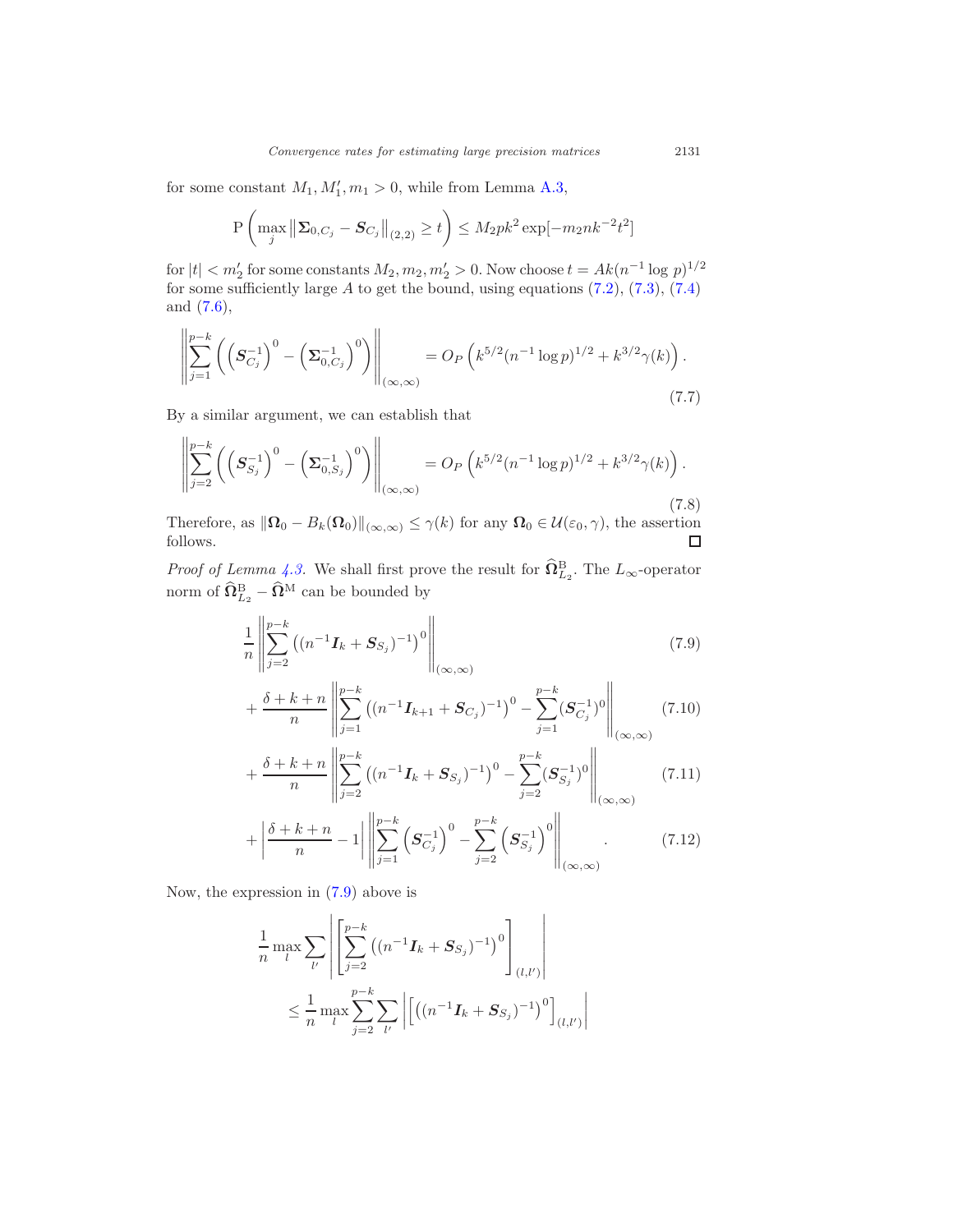$$
\leq \frac{2k+1}{n} \max_{j} \max_{l} \sum_{l'} \left| \left[ (n^{-1} \mathbf{I}_k + \mathbf{S}_{S_j})^{-1} \right]_{(l,l')} \right|
$$
  
= 
$$
\frac{2k+1}{n} \max_{j} \left\| (n^{-1} \mathbf{I}_k + \mathbf{S}_{S_j})^{-1} \right\|_{(\infty,\infty)},
$$

which is bounded by a multiple of

$$
\frac{k^{3/2}}{n} \max_{j} \left\| (n^{-1} \mathbf{I}_k + \mathbf{S}_{S_j})^{-1} \right\|_{(2,2)} \le \frac{k^{3/2}}{n} \max_{j} \left\| \mathbf{S}_{S_j}^{-1} \right\|_{(2,2)}.
$$
 (7.13)

In view of Lemma A.4, we have that for some  $M_3, M'_3, m_3 > 0$ ,

$$
\mathbf{P}\left(\max_{j} \left\| \mathbf{S}_{S_j}^{-1} \right\|_{(2,2)} \ge M_3 \right) \le M_3' pk^2 \exp[-m_3nk^{-2}],
$$

which converges to zero if  $k^2(\log p)/n \to 0$ . This leads to the estimate

$$
n^{-1} \left\| \sum_{j=2}^{p-k} \left( (n^{-1} \mathbf{I}_k + \mathbf{S}_{S_j})^{-1} \right)^0 \right\|_{(\infty,\infty)} = O_P\left( k^{3/2} / n \right). \tag{7.14}
$$

For (7.10), we observe that

$$
\| \sum_{j=1}^{p-k} \left( (n^{-1} \mathbf{I}_{k+1} + \mathbf{S}_{C_j})^{-1} \right)^0 - \sum_{j=1}^{p-k} (\mathbf{S}_{C_j}^{-1})^0 \Bigg\|_{(\infty,\infty)}
$$
  
\n
$$
\leq (2k+1) \max_{j} \left\| (n^{-1} \mathbf{I}_{k+1} + \mathbf{S}_{C_j})^{-1} - \mathbf{S}_{C_j}^{-1} \right\|_{(\infty,\infty)}
$$
  
\n
$$
\lesssim k^{3/2} \max_{j} \left\| (n^{-1} \mathbf{I}_{k+1} + \mathbf{S}_{C_j})^{-1} - \mathbf{S}_{C_j}^{-1} \right\|_{(2,2)}
$$

and that

$$
\| (n^{-1} \mathbf{I}_{k+1} + \mathbf{S}_{C_j})^{-1} - \mathbf{S}_{C_j}^{-1} \|_{(2,2)}
$$
  
\n
$$
\leq \| (n^{-1} \mathbf{I}_{k+1} + \mathbf{S}_{C_j})^{-1} \|_{(2,2)} \| n^{-1} \mathbf{I}_{k+1} \|_{(2,2)} \| \mathbf{S}_{C_j}^{-1} \|_{(2,2)}
$$
  
\n
$$
\leq n^{-1} \| \mathbf{S}_{C_j}^{-1} \|_{(2,2)}^2.
$$

Now under  $k^2(\log p)/n \to 0$ , an application of Lemma A.4 leads to the bound  $O_P(k^{3/2}/n)$  for  $(7.10)$ .

A similar argument gives rise to the same  $O_P(k^{3/2}/n)$  bound for (7.11). Finally to consider  $(7.12)$ . As argued in bounding  $(7.9)$ , we have that

$$
\left\| \sum_{j=1}^{p-k} \left( \mathbf{S}_{C_j}^{-1} \right)^0 - \sum_{j=2}^{p-k} \left( \mathbf{S}_{S_j}^{-1} \right)^0 \right\|_{(\infty,\infty)} \n\leq k^{1/2} (2k+1) \left[ \max_{j} \left\| \mathbf{S}_{C_j}^{-1} \right\|_{(2,2)} + \max_{j} \left\| \mathbf{S}_{S_j}^{-1} \right\|_{(2,2)} \right] = O_P(k^{3/2}),
$$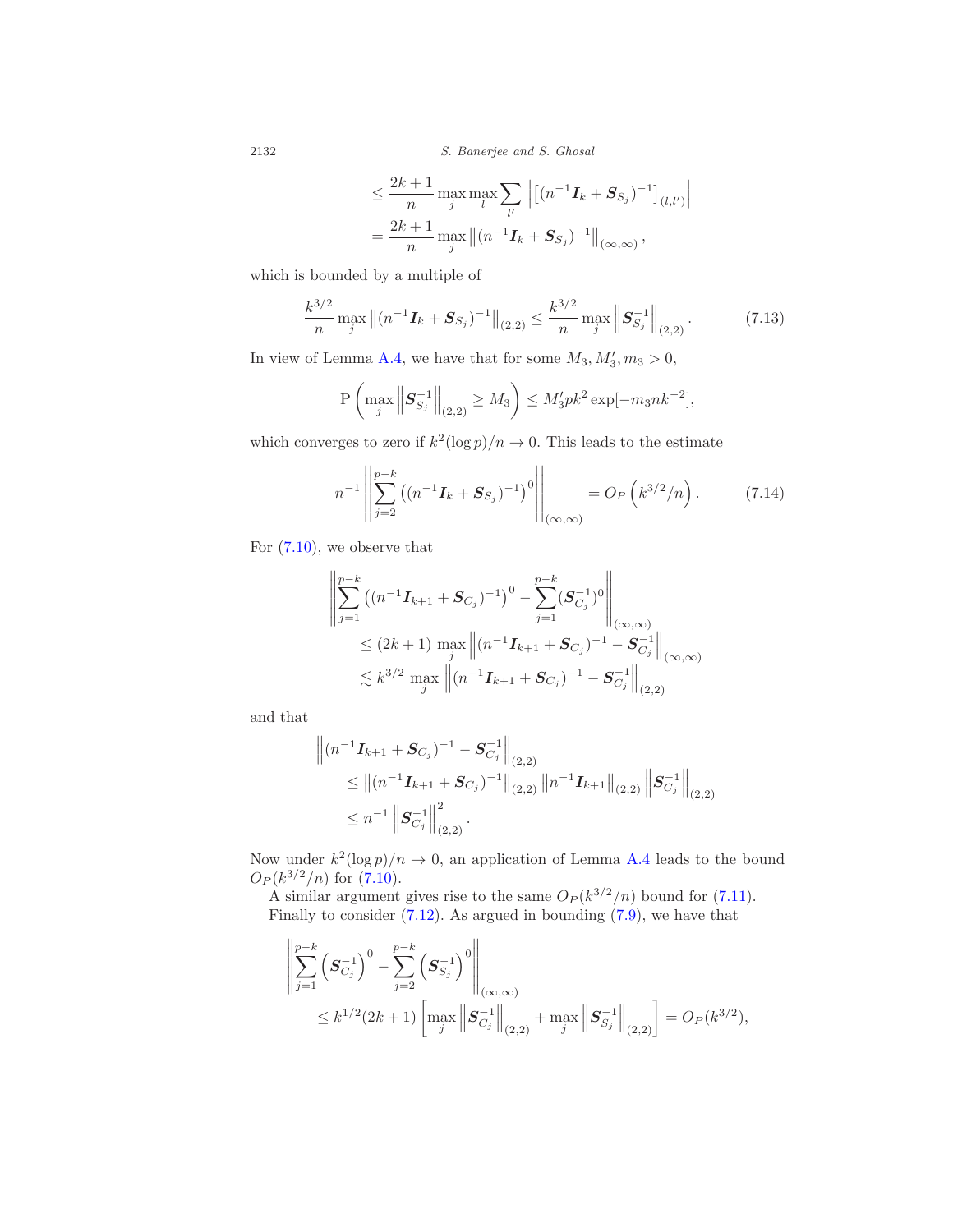under the assumption  $k^2(\log p)/n \to 0$  by another application of Lemma A.4. Since  $n^{-1}(\delta + k + n) - 1 = O(k/n)$ , it follows that the expression in (7.12) is  $O_P(k^{5/2}/n)$ , which is the weakest estimate among all terms in the bound for  $\|\widehat{\Omega}_{L_2}^B - \widehat{\Omega}^M\|_{(\infty,\infty)}$ . The result thus follows for  $\widehat{\Omega}_{L_2}^B$ .

The assertion for the estimator  $\hat{\Omega}_{L_1}^{\text{B}}$  follows similarly.

*Proof of Proposition 4.4.* The proof follows from Theorem 4.2 and Lemma 4.3 using the triangle inequality. □

*Proof of Theorem 4.1.* The posterior distribution of the precision matrix  $\Omega$  given the data X is a G-Wishart distribution  $W_G(\delta + n, I_p + nS)$ . We can write  $\Omega$  as

$$
\Omega = \sum_{j=1}^{p-k} (\Omega_{C_j})^0 - \sum_{j=2}^{p-k} (\Omega_{S_j})^0 = \sum_{j=1}^{p-k} (\Sigma_{C_j}^{-1})^0 - \sum_{j=2}^{p-k} (\Sigma_{S_j}^{-1})^0.
$$
 (7.15)

The submatrix  $\Sigma_{C_j}$  for any clique  $C_j$  has a inverse Wishart distribution with parameters  $\delta + n$  and scale matrix  $(I_p + nS)_{C_j}$ ,  $j = 1, ..., p - k$ . Thus,  $W_{C_j} =$  $\Sigma_{C_j}^{-1}$  has a Wishart distribution induced by the corresponding inverse Wishart distribution. In particular, if  $i \in C_j$ , then  $\tau_{in}^{-1} w_{ii}$  has chi-square distribution with  $(\delta + n)$  degrees of freedom, where  $\tau_{in}$  is the  $(i, i)$ th entry of  $((\boldsymbol{I} + \boldsymbol{S}_{C_j})^{-1})^0$ . Fix a clique  $C = C_j$  and define  $T_n = \text{diag}(w_{ii}: i \in C)$ . For  $i, j \in C$ , let  $w_{ij}^* =$  $w_{ij}/\sqrt{\tau_{in}\tau_{jn}}$  and  $\mathbf{W}_{C}^{*} = (w_{ij}^{*}: i, j \in C)$ ). Then  $\mathbf{W}_{C}^{*}$  given  $\mathbf{X}$  has a Wishart distribution with parameters  $\delta + n$  and scale matrix  $T_n^{-1/2} (I_{k+1} + nS_C) T_n^{-1/2}$ .

We first note that  $\max_i \tau_{in} = O_P(n^{-1})$ . To see this, observe that  $(I_k + I_k)$  $nS_C$ <sup>-1</sup>  $\leq n^{-1}S_C^{-1}$ , so that

$$
\max_{i} |\tau_{in}| \leq \frac{1}{n} \|S_C^{-1}\|_{(2,2)} = O_P(n^{-1})
$$

in view of Lemma A.4. On the other hand, from Lemma A.3, it follows that  $\max_C ||S_C||_{(2,2)} = O_P(1)$ , so with probability tending to one,  $S_C \leq LI_C$ , and hence  $(I + nS)^{-1} \ge (1 + nL)^{-1}I_C$  simultaneously for all cliques, for some constant  $L > 0$ . Hence  $\max_i \tau_{in}^{-1} = O_P(n)$ . Consequently, with probability tending to one, the maximum eigenvalue of  $T_n^{-1/2} (I_{k+1} + nS_C)T_n^{-1/2}$  is bounded by a constant depending only on  $\varepsilon_0$ , simultaneously for all cliques. Hence applying Lemma A.3 of  $[3]$ , it follows that for all  $i, j$ ,

$$
P[|w_{ij} - E(w_{ij}|\mathbf{X})| \ge t] \le M_4 \exp[-m_4(\delta + n)t^2], \quad |t| < m_4', \tag{7.16}
$$

for some constants  $M_4, m_4, m'_4 > 0$  depending on  $\epsilon_0$  only.

Now, as a G-Wishart prior gives rise to a k-banded structure, as arguing in the bounding of (7.9) and using (7.15), we have that, for some  $M_5, m_5, m'_5 > 0$ , and all  $|t| < m'_5$ ,

$$
P\left\{\|\mathbf{\Omega} - \widehat{\mathbf{\Omega}}_{L_2}^{\mathrm{B}}\|_{(\infty,\infty)} \ge k^2 t | \mathbf{X}\right\} \le M_5 p k^2 \exp[-m_5 n t^2].\tag{7.17}
$$

 $\Box$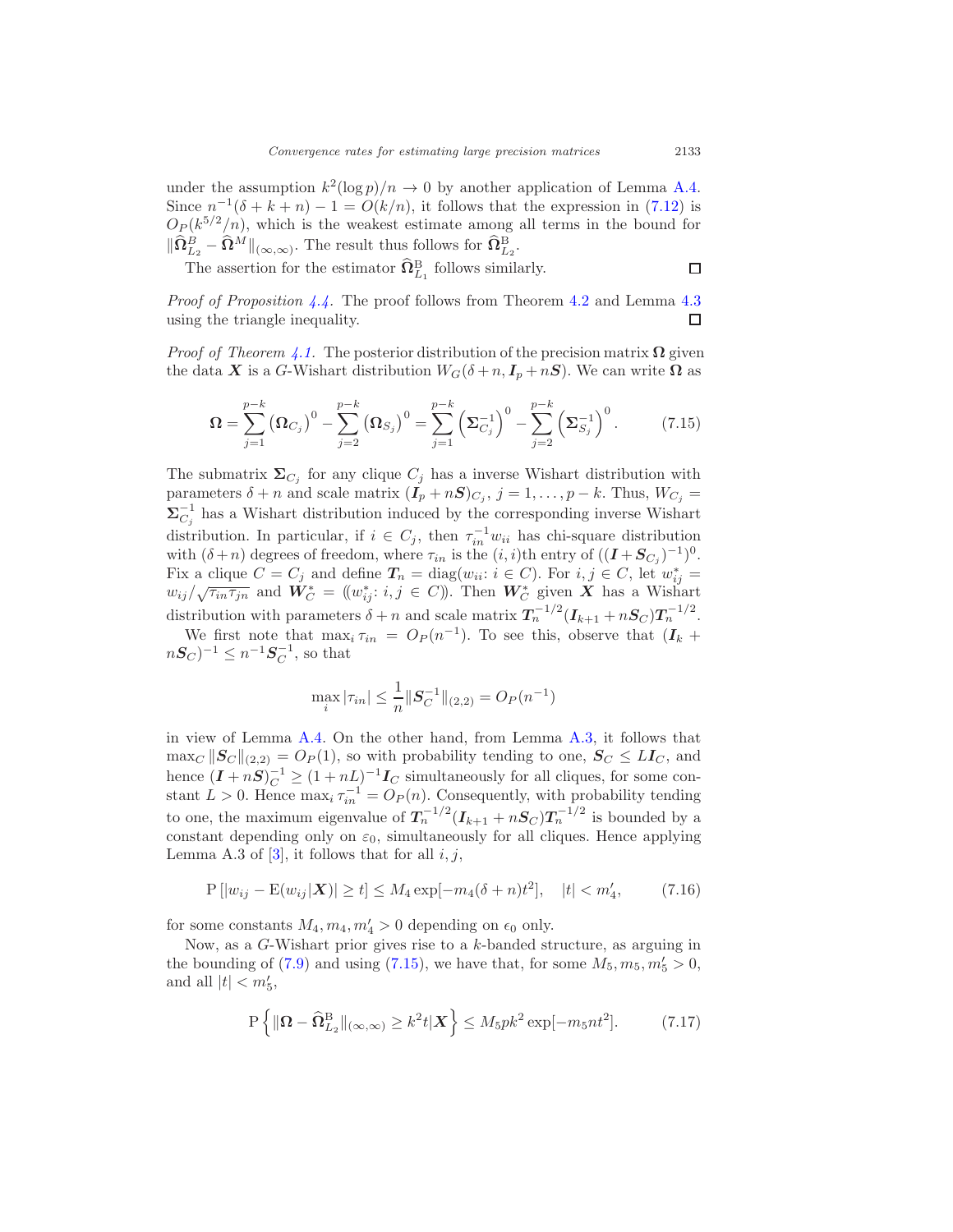The reduction in the number of terms in the rows from  $p$  to  $(2k+1)$  is possible due to the fact that the G-Wishart posterior preserves the banded structure of the precision matrix. Choosing  $t = A(n^{-1} \log p)^{1/2}$ , with A sufficiently large, we get

$$
E_0[P\{\|\Omega - \widehat{\Omega}_{L_2}^B\|_{(\infty,\infty)} \ge Ak^2(n^{-1}\log p)^{1/2}|\mathbf{X}\}] \to 0. \tag{7.18}
$$

Therefore, using Proposition 4.4,

$$
\begin{aligned} \n\mathcal{E}_0 \left[ \mathcal{P} \left\{ \|\mathbf{\Omega} - \mathbf{\Omega}_0\|_{(\infty,\infty)} > 2\epsilon_n |\mathbf{X} \right\} \right] \\ \n&\leq P_0 \left\{ \|\widehat{\mathbf{\Omega}}_{L_2}^{\text{B}} - \mathbf{\Omega}_0\|_{(\infty,\infty)} > \epsilon_n |\mathbf{X} \right\} + \mathcal{E}_0 \left[ \mathcal{P} \left\{ \|\mathbf{\Omega} - \widehat{\mathbf{\Omega}}_{L_2}^{\text{B}}\|_{(\infty,\infty)} > \epsilon_n |\mathbf{X} \right\} \right], \n\end{aligned}
$$
\nwhich converges to zero if  $\epsilon_n = A(k^{5/2}(n^{-1} \log p)^{1/2} + k^{3/2} \gamma(k)).$ 

\n
$$
\Box
$$

which converges to zero if  $\epsilon_n = A(k^{5/2}(n^{-1}\log p)^{1/2} + k^{3/2}\gamma(k)).$ 

*Proof of*  $(4.6)$ *.* For the graph induced by banding, the posterior mean under the reference prior is given by the expression

$$
\widehat{\Omega}^{R} = \mathbb{E}(\Omega|S) = \sum_{j=1}^{p-k} (S_{C_j}^{-1})^0 - (1 - n^{-1})(S_{S_2}^{-1})^0 - (1 - n^{-1}) \sum_{j=3}^{p-k} (S_{S_j}^{-1})^0.
$$

Therefore

$$
\begin{array}{rcl} \|\widehat{\mathbf{\Omega}}^{\text{R}}-\widehat{\mathbf{\Omega}}^{\text{M}}\|_{(\infty,\infty)} & = & \left\|n^{-1}(\boldsymbol{S}_{S_2}^{-1})^0+n^{-1}\sum_{j=3}^{p-k}(\boldsymbol{S}_{S_j}^{-1})^0\right\|_{(\infty,\infty)}\\ \\ & \leq & n^{-1}\left\|\sum_{j=2}^{p-k}(\boldsymbol{S}_{S_j}^{-1})^0\right\|_{(\infty,\infty)}+n^{-1}\left\|(\boldsymbol{S}_{S_2}^{-1})^0\right\|_{(\infty,\infty)}.\end{array}
$$

The rest of the proof proceeds as in Lemma 4.3.

$$
\Box
$$

#### Appendix: Proofs of auxiliary results

In this section we give proofs of some lemmas we have used in the paper, which are of some general interest.

The first lemma deals with the various equivalence conditions for matrix norms and is easily found in standard textbooks.

**Lemma A.1.** For a symmetric matrix  $A$  of order  $k$ , we have the following:

1.  $||A||_{(2,2)} \leq ||A||_{(\infty,\infty)} \leq \sqrt{k}||A||_{(2,2)};$ 2.  $||A||_{\infty} \leq ||A||_{(2,2)} \leq ||A||_{(\infty,\infty)} \leq k||A||_{\infty};$ 

Now we show that matrices  $\Omega$  belonging to the class  $\mathcal{U}(\varepsilon_0, \gamma)$  automatically have bounded  $L_{\infty}$ -operator norm.

**Lemma A.2.** For every  $\varepsilon_0$ , there exist K depending only on  $\varepsilon_0$  and  $\gamma(\cdot)$  such that for all  $\Omega \in \mathcal{U}(\varepsilon_0, \gamma)$ , we have  $\|\Omega\|_{(\infty,\infty)} \leq K$ .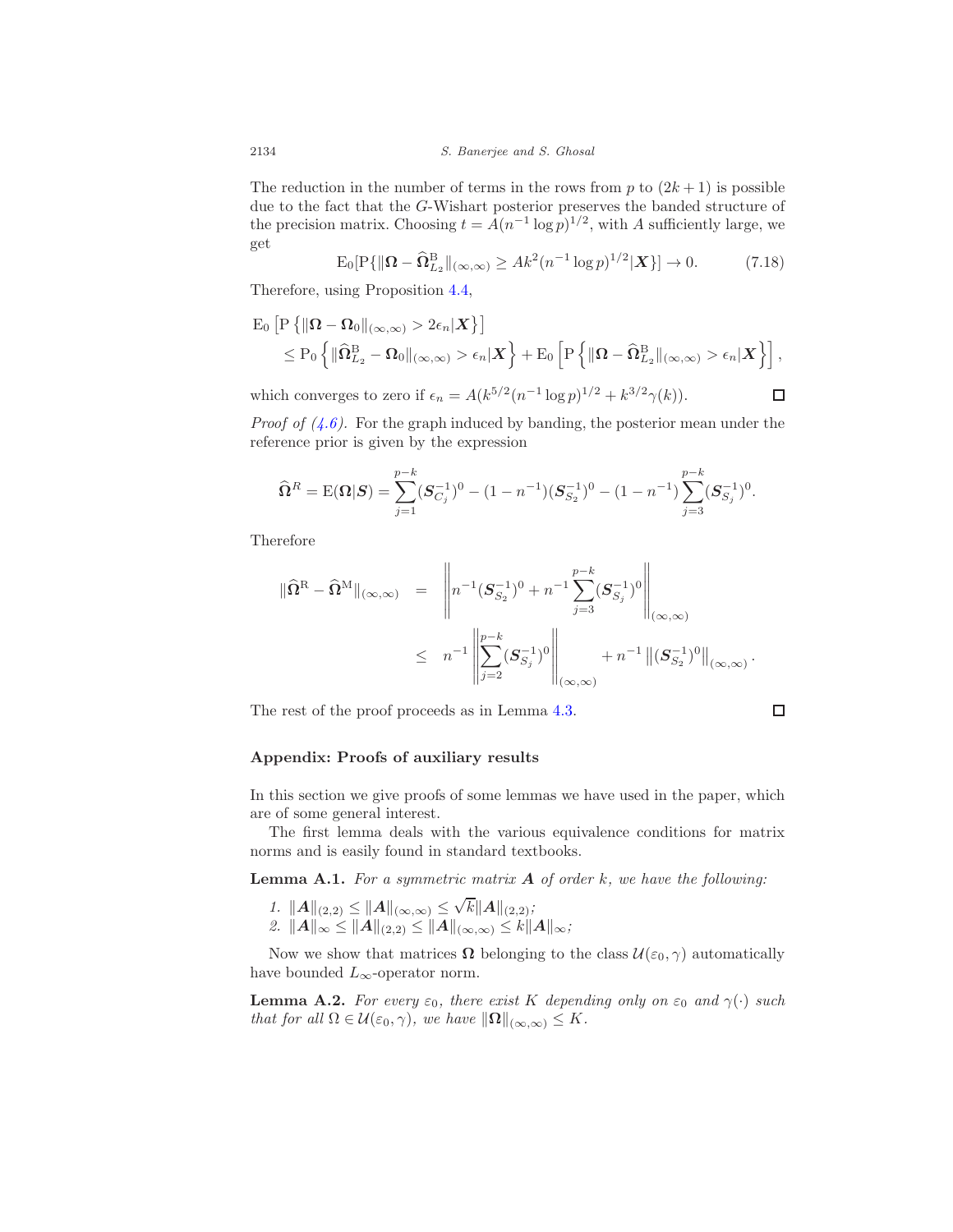*Proof.* For any fixed  $k_0$ ,

$$
\|\Omega\|_{(\infty,\infty)} \leq \|\Omega - B_{k_0}(\Omega)\|_{(\infty,\infty)} + \|B_{k_0}(\Omega)\|_{(\infty,\infty)}
$$
  
\n
$$
\leq \gamma(k_0) + (2k_0 + 1)\|\Omega\|_{\infty}
$$
  
\n
$$
\leq \gamma(k_0) + (2k_0 + 1)\|\Omega\|_{(2,2)}
$$
  
\n
$$
\leq \gamma(k_0) + (2k_0 + 1)\varepsilon_0^{-1}, \qquad (A.19)
$$

so the conclusion holds for  $K = \gamma(k_0) + (2k_0 + 1)\varepsilon_0^{-1}$ .

**Lemma A.3.** Let  $Z_i$ ,  $i = 1, ..., n$ , be i.i.d. k-dimensional random vectors distributed as  $N_k(0, D)$  and  $||D||_{(2,2)} \leq K$ . Then for the sample variance  $S =$  $n^{-1}\sum_{i=1}^n \mathbf{Z}_i \mathbf{Z}_i^T$ , we have for  $r \in \{2,\infty\}$ 

$$
\mathbf{P}\left[\left\|\mathbf{S}-\mathbf{D}\right\|_{(r,r)} \ge t\right] \le Mk^2 \exp(-mnk^{-2}t^2), \quad |t| \le m', \tag{A.20}
$$

where  $M, m, m' > 0$  depend on K only.

In particular, if 
$$
k^2(\log k)/n \to 0
$$
, then  $||S||_{(\infty,\infty)} = O_P(1)$ .

Proof. By the estimate of the large deviation probability given in Lemma A.3 of [3], it is immediate that  $P[\|\mathbf{S} - \mathbf{D}\|_{\infty} \geq t] \leq Mk^2 \exp(-mnt^2)$ . Now the assertion follows by noting from Lemma A.1 that  $||S-D||_{(r,r)} \le k||S-D||_{\infty}$ .

**Lemma A.4.** Let  $Z_i$ ,  $i = 1, ..., n$ , be i.i.d. k-dimensional random vectors distributed as  $N_k(0, D)$  and  $\max\{\Vert D^{-1}\Vert_{(r,r)}, \Vert D\Vert_{(2,2)}\} \leq K$  for  $r \in \{2, \infty\}.$ Then for the sample variance  $S = n^{-1} \sum_{i=1}^{n} Z_i Z_i^T$ , we have

$$
P\left[\|S^{-1}\|_{(r,r)} \ge M\right] \le M'k^2 \exp(-mnk^{-2}C'^2),\tag{A.21}
$$

where  $M > K$  and  $M', m > 0$  depend on M and K only.

Proof. Note that,

$$
\|S^{-1}\|_{(r,r)} \le \|D^{-1}\|_{(r,r)} + \|S^{-1} - D^{-1}\|_{(r,r)} \n= \|D^{-1}\|_{(r,r)} + \|D^{-1}\|_{(r,r)} \|S - D\|_{(r,r)} \|S^{-1}\|_{(r,r)} \n\le K(1 + \|S - D\|_{(r,r)} \|S^{-1}\|_{(r,r)}).
$$
\n(A.22)

This implies that

$$
\|\bm{S}^{-1}\|_{(r,r)} \leq \frac{K}{1-\|\bm{S}-\bm{D}\|_{(r,r)}K}.
$$

Thus, using Lemma A.3, we obtain

$$
P [||S^{-1}||_{(r,r)} \ge M] \le P \left[ \frac{K}{1 - ||S - D||_{(r,r)}K} \ge M \right]
$$
  
\n
$$
\le P [||S - D||_{(r,r)} \ge K^{-1} - M^{-1}]
$$
  
\n
$$
\le M'k^2 \exp(-mnk^{-2}).
$$
\n(A.23)

 $\Box$ 

 $\Box$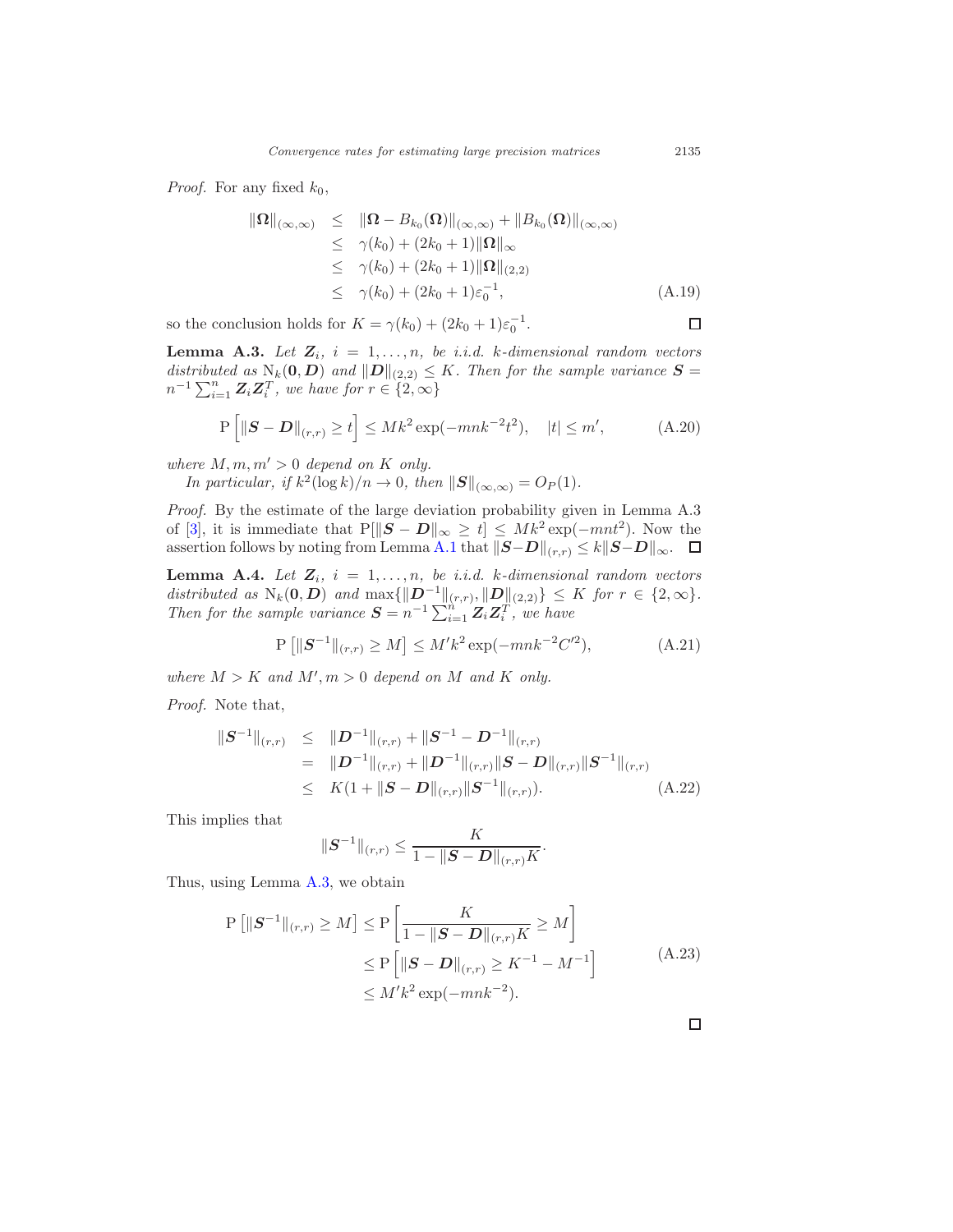### References

- [1] Atay-Kayis, A. and Massam, H. (2005). A Monte-Carlo method for computing the marginal likelihood in nondecomposable Gaussian graphical models. Biometrika 92 317–335. MR2201362
- [2] Bickel, P. J. and Levina, E. (2008a). Covariance regularization by thresholding. Ann. Statist. 36 2577–2604. MR2485008
- [3] Bickel, P. J. and Levina, E. (2008b). Regularized estimation of large covariance matrices. Ann. Statist. 36 199–227. MR2387969
- [4] CAI, T. and LIU, W. (2011). Adaptive thresholding for sparse covariance matrix estimation. J. Amer. Statist. Assoc. 106 672–684. MR2847949
- [5] CAI, T., LIU, W. and LUO, X. (2011). A constrained  $\ell_1$ -minimization approach to sparse precision matrix estimation. J. Amer. Statist. Assoc. 106 594–607. MR2847973
- [6] Cai, T. T. and Yuan, M. (2012). Adaptive covariance matrix estimation through block thresholding. Ann. Statist. 40 2014–2042. MR3059075
- [7] CAI, T. T., ZHANG, C. H. and ZHOU, H. H. (2010). Optimal rates of convergence for covariance matrix estimation. Ann. Statist. 38 2118–2144. MR2676885
- [8] CARVALHO, C. M., MASSAM, H. and WEST, M. (2007). Simulation of hyper-inverse Wishart distributions in graphical models. Biometrika 94 647–659. MR2410014
- [9] CARVALHO, C. M. and SCOTT, J. G. (2009). Objective Bayesian model selection in Gaussian graphical models. Biometrika 96 497–512. MR2538753
- [10] DAWID, A. P. and LAURITZEN, S. L. (1993). Hyper Markov laws in the statistical analysis of decomposable graphical models. Ann. Statist. 21 1272– 1317. MR1241267
- [11] DOBRA, A., LENKOSKI, A. and RODRIGUEZ, A. (2011). Bayesian inference for general Gaussian graphical models with application to multivariate lattice data. J. Amer. Statist. Assoc. 106 1418–1433. MR2896846
- [12] Dobra, A., Hans, C., Jones, B., Nevins, J. R., Yao, G. and West, M. (2004). Sparse graphical models for exploring gene expression data. J. Multivariate Anal. 90 196–212. MR2064941
- [13] FRIEDMAN, J., HASTIE, T. and TIBSHIRANI, R. (2008). Sparse inverse covariance estimation with the graphical lasso. Biostatistics 9 432– 441.
- [14] GHOSAL, S. (2000). Asymptotic normality of posterior distributions for exponential families when the number of parameters tends to infinity. J. Multivariate Anal. 74 49–68. MR1790613
- [15] GRÖNE, R., JOHNSON, C. R., SÁ, E. M. and WOLKOWICZ, H. (1984). Positive definite completions of partial Hermitian matrices. Linear Algebra Appl. 58 109–124. MR0739282
- [16] Huang, J. Z., Liu, N., Pourahmadi, M. and Liu, L. (2006). Covariance matrix selection and estimation via penalised normal likelihood. Biometrika 93 85–98. MR2277742